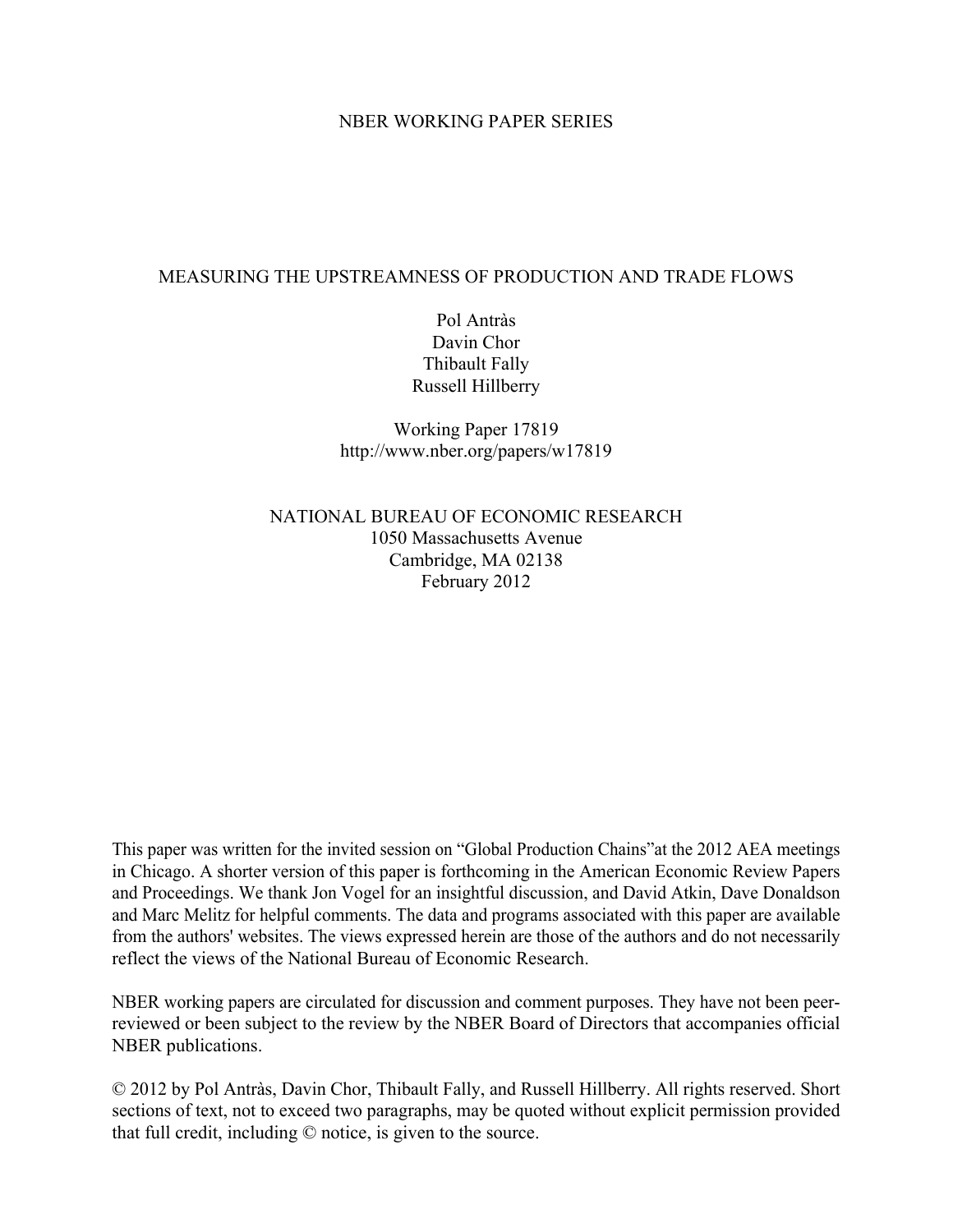Measuring the Upstreamness of Production and Trade Flows Pol Antràs, Davin Chor, Thibault Fally, and Russell Hillberry NBER Working Paper No. 17819 February 2012 JEL No. F10,F14,L16,L23,O14

#### **ABSTRACT**

We propose two distinct approaches to the measurement of industry upstreamness (or average distance from final use) and show that they yield an equivalent measure. Furthermore, we provide two additional interpretations of this measure, one of them related to the concept of forward linkages in Input-Output analysis. On the empirical side, we construct this measure for 426 industries using the 2002 US Input-Output Tables. We also verify the stability of upstreamness across countries in the OECD STAN database, albeit with a more aggregated industry classification. Finally, we present an application that explores the determinants of the average upstreamness of exports at the country level using trade flows for 2002.

Pol Antràs Department of Economics Harvard University 1805 Cambridge Street Littauer Center 207 Cambridge, MA 02138 and NBER pantras@fas.harvard.edu

Davin Chor Singapore Management University School of Economics 90 Stamford Rd Singapore 178903 Singapore davinchor@smu.edu.sg

Thibault Fally Department of Economics University of Colorado at Boulder 256 UCB Boulder, Colorado 80309-0256 USA Thibault.Fally@colorado.edu

Russell Hillberry Department of Economics University of Melbourne 3010, VIC, Australia Phone: +61 3 8344 5354 rhhi@unimelb.edu.au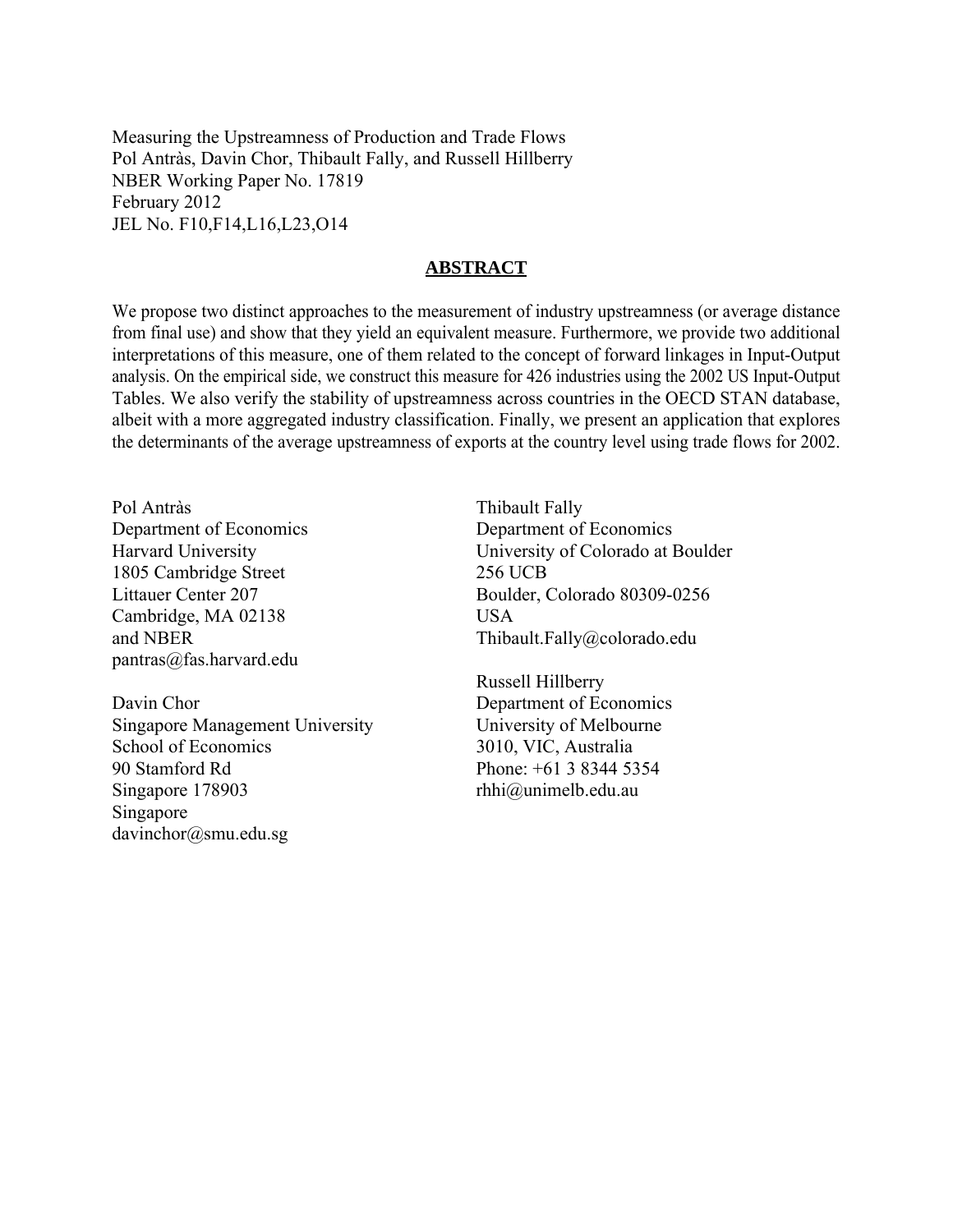## 1 Introduction

The fragmentation of production across national boundaries has been a distinctive feature of the world economy in recent decades. Production now often entails the sourcing of inputs and components from multiple suppliers based in several countries. These trends are likely to leave their imprint on international trade patterns: For example, are countries now specializing in particular stages of global production processes, or to borrow from Krugman  $(1995)$ , specific slices of the value chain?

Addressing this question requires first and foremost an industry measure of relative production line position. In this article, we present two approaches to building a measure of industry "upstreamness" (or average distance from final use). The two approaches are motivated in distinct ways, but we prove that they yield an equivalent measure. Furthermore, we provide two additional economic interpretations of this measure, one of them closely related to the concept of forward linkages in Input-Output (I-O) analysis.

On the empirical side, we construct this measure using the 2002 US I-O Tables as a benchmark. The high level of disaggregation in the US Tables allows us to calculate upstreamness for a total of 426 industries. We separately construct our measure using the I-O Tables for selected OECD member countries from the STAN Database, in order to verify that upstreamness is a stable attribute of industries across different countries (with some caveats, see details in Section 4).

Finally, we present an application of our measure, by characterizing the average upstreamness of exports at the country level using trade áows in the year 2002. We also report here some regression-based findings which describe how upstreamness affects the cross-country, cross-industry pattern of trade. Our initial exploration indicates that stronger country institutions pertaining to the rule of law and financial development are correlated with a propensity to export in relatively more downstream industries. Our results also suggest a role of relative factor endowments in shaping the degree to which a country's exports appear to concentrate in relatively upstream versus downstream industries.

# 2 Three Measures of Upstreamness

### 2.1 Closed-Economy Benchmark

To build intuition, we begin by considering an N-industry closed economy with no inventories. In such an economy, for each industry  $i \in \{1, 2, ..., N\}$ , the value of gross output  $(Y_i)$ equals the sum of its use as a final good  $(F_i)$  and its use as an intermediate input to other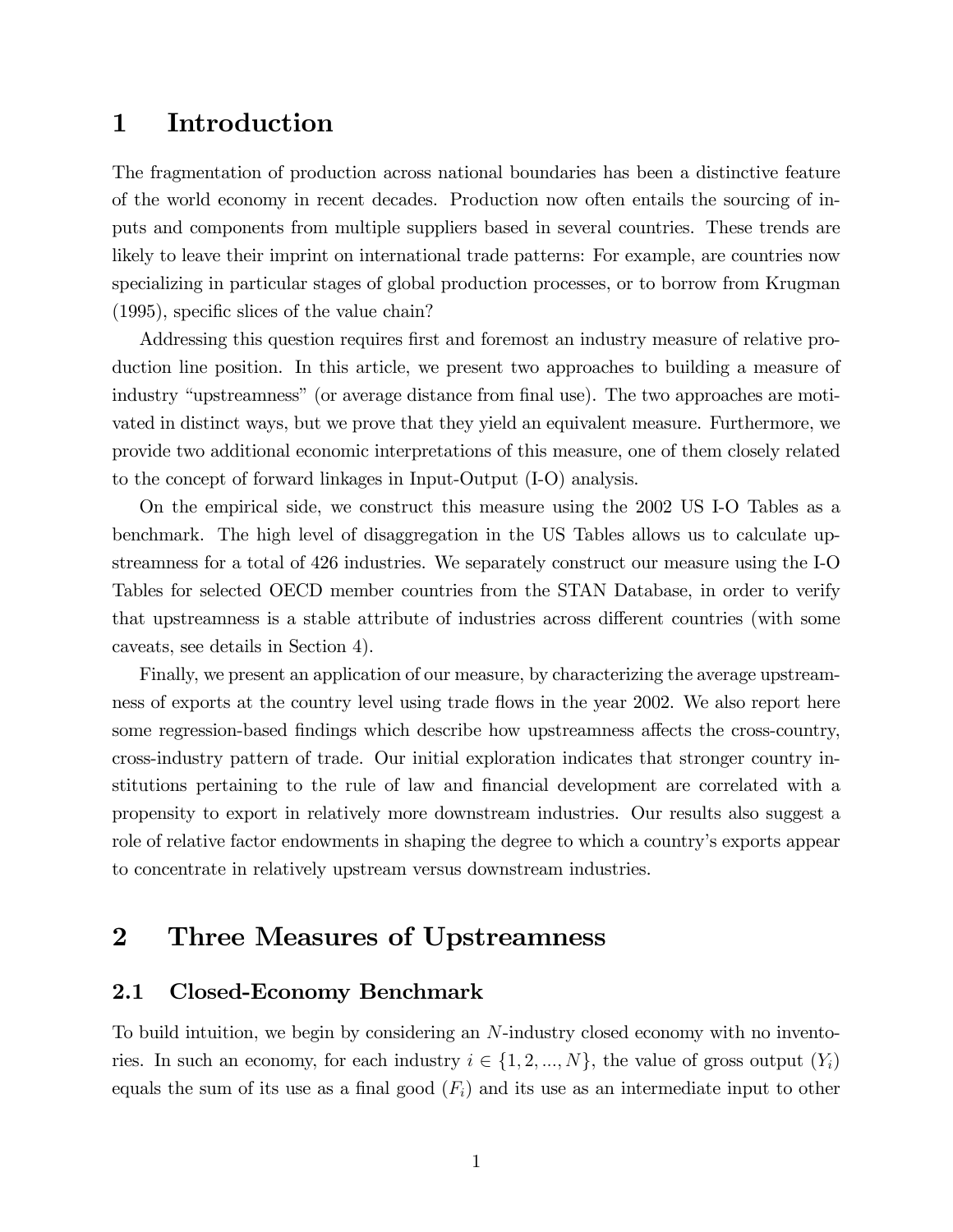industries  $(Z_i)$ 

$$
Y_i = F_i + Z_i = F_i + \sum_{j=1}^{N} d_{ij} Y_j
$$
\n(1)

where, in the last summation,  $d_{ij}$  is the dollar amount of sector i's output needed to produce one dollar worth of industry  $j$ 's output. Iterating this identity, we can express industry  $i$ 's output as an infinite sequence of terms which reflect the use of this industry's output at different positions in the value chain, starting with final use

$$
Y_i = F_i + \sum_{j=1}^{N} d_{ij} F_j + \sum_{j=1}^{N} \sum_{k=1}^{N} d_{ik} d_{kj} F_j + \sum_{j=1}^{N} \sum_{k=1}^{N} \sum_{l=1}^{N} d_{il} d_{lk} d_{kj} F_j + \dots
$$
 (2)

Building on this identity, Antràs and Chor (2011) suggest computing the (weighted) average position of an industryís output in the value chain, by multiplying each of the terms in (2) by their distance from final use plus one and dividing by  $Y_i$ , or

$$
U_{1i} = 1 \times \frac{F_i}{Y_i} + 2 \times \frac{\sum_{j=1}^{N} d_{ij} F_j}{Y_i} + 3 \times \frac{\sum_{j=1}^{N} \sum_{k=1}^{N} d_{ik} d_{kj} F_j}{Y_i} + 4 \times \frac{\sum_{j=1}^{N} \sum_{k=1}^{N} \sum_{l=1}^{N} d_{il} d_{lk} d_{kj} F_j}{Y_i} + \dots
$$
\n(3)

It is clear that  $U_{1i} \geq 1$  and that larger values are associated with relatively higher levels of upstreamness of industry  $i$ 's output. Although computing  $(3)$  might appear to require computing an infinite power series, provided that  $\sum_{i=1}^{N} d_{ij} < 1$  for all j (a natural assumption), the numerator of the above measure equals the *i*-th element of the  $N \times 1$  matrix  $[I - D]^{-2} F$ , where D is an  $N \times N$  matrix whose  $(i, j)$ -th element is  $d_{ij}$  and F is a column matrix with  $F_i$  in row i.<sup>1</sup> Using the fact that  $Y = [I-D]^{-1}F$ , which is easily verified from (1), the numerator can also be shown to equal the *i*-th element of the  $N \times 1$  matrix  $[I - D]^{-1}Y$ , where  $Y$  is a column matrix with  $Y_i$  in row i.

Fally (2011) instead proposes a measure of upstreamness (or distance from final-good production) based on the notion that industries selling a disproportionate share of their output to relatively upstream industries should be relatively upstream themselves.<sup>2</sup> In particular, he posits the following linear system of equations that implicitly defines upstreamness  $U_2$  for

 $1\text{To be more specific, from the Perron-Frobenius theorems for non-negative matrices, the maximal eigen$ value of D is bounded above by the largest column sum of D, which is less than one whenever  $\sum_{i=1}^{N} d_{ij} < 1$ for all j. But if every eigenvalue of D is less than one in absolute value, then  $[I - D]^{-1}$  must exist.

<sup>&</sup>lt;sup>2</sup>It should be noted that despite the order in which we introduce these measures, Fally  $(2011)$ 's measure chronologically precedes the one in Antrås and Chor  $(2011)$ . Fally  $(2011)$  also proposes a measure of the number of stages embodied in an industry's output.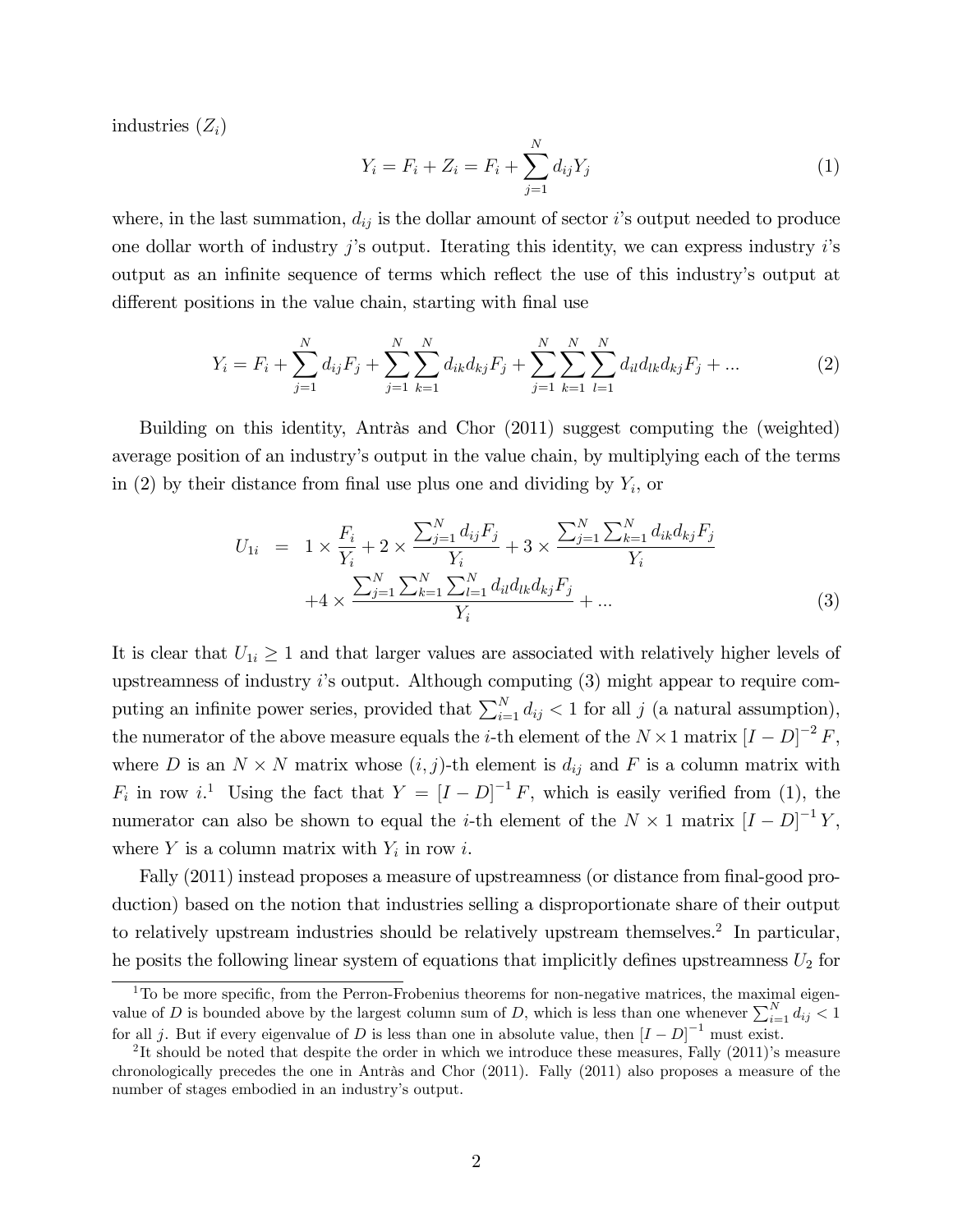each industry i

$$
U_{2i} = 1 + \sum_{j=1}^{N} \frac{d_{ij} Y_j}{Y_i} U_{2j},\tag{4}
$$

where note that  $d_{ij}Y_j/Y_i$  is the share of sector is total output that is purchased by industry j. Again it is clear that  $U_{2i} \geq 1$ , and using matrix algebra, we can express this measure compactly as  $U_2 = [I - \Delta]^{-1} \mathbf{1}$ , where  $\Delta$  is the matrix with  $d_{ij}Y_j/Y_i$  in entry  $(i, j)$  and  $\mathbf{1}$  is a column vector of ones.

These two measures of upstreamness might appear distinct, but simple manipulations demonstrate that they are in fact equivalent (see the Appendix), which leads us to

### **Proposition 1**  $U_{1i} = U_{2i} = U_i$  for all  $i \in \{1, 2, ..., N\}$ .

A limitation of these two measures is that they impose an *ad hoc* cardinality in the sense that the distance between any two stages of production is set to one. In the Appendix we show, however, that these measures can in fact be given two precise economic interpretations. First, holding constant the final-use vector  $F$  and the off-diagonal elements of the matrix  $D$ , we show that

$$
U_i = \frac{1}{Y_i} \sum_{j=1}^{N} \frac{\partial Y_i}{\partial d_{jj}},\tag{5}
$$

so  $U_i$  equals the semi-elasticity of an industry's output to a uniform change in input-output linkages within industries. Intuitively, when the extent to which industries' reliance on inputs from their own sector increases, this will tend to increase output in all industries, but one would expect the effect to be disproportionately larger in upstream industries via a multiplier effect.

Before providing a second economic interpretation of the upstreamness measure  $U_i$ , it is useful to note that in a closed economy with no inventories, the dollar value of gross output  $(Y_i)$  in each industry  $i \in \{1, 2, ..., N\}$  will also equal the sum of this industry's value added (or cost of primary factors, including profits),  $V_i$ , and its purchases of intermediate inputs from other industries, or using our notation above,

$$
Y_i = V_i + \sum_{j=1}^{N} d_{ji} Y_i.
$$
 (6)

In the Appendix, we show then that, holding constant the allocation matrix  $\Delta$ , we have that

$$
U_i = \sum_{j=1}^{N} \frac{\partial Y_j}{\partial V_i}.
$$
\n<sup>(7)</sup>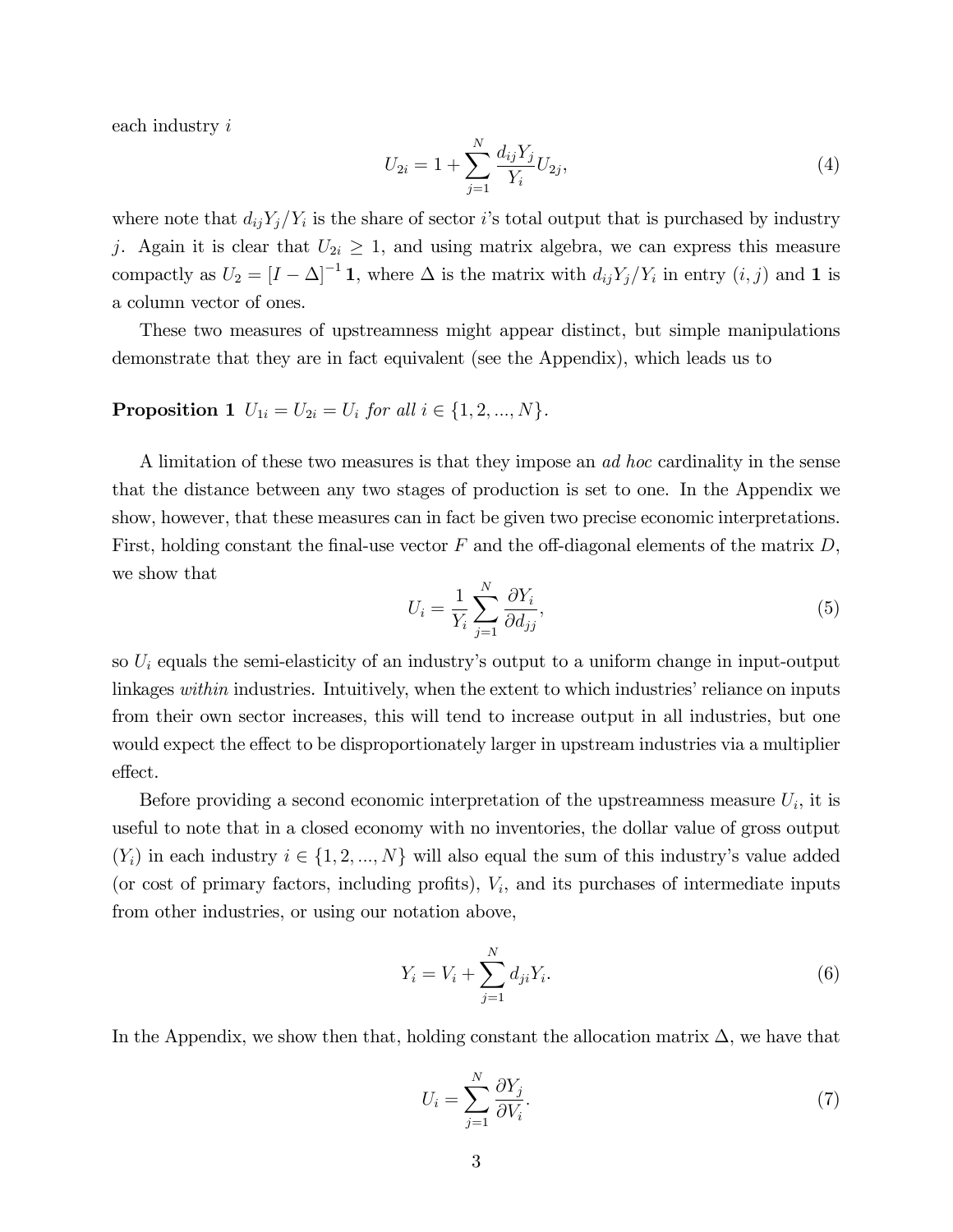Thus,  $U_i$  also turns out to equal the dollar amount by which output of all sectors increases following a one dollar increase in value added in sector i. Readers familiar with Input-Output analysis will recognize that equation (7) relates the measure of upstreamness  $U_i$  with a standard measure of cost-push effects or total forward linkages in supply-side Input-Output models (see Miller and Blair, 2009, particularly Chapter 12, for a discussion).<sup>3</sup> Again, it is intuitive that upstream industries will tend to generate more forward linkages in an economy, and that cost shocks in those industries will also tend to have a particularly magnified effect on prices (and on nominal output). What is more surprising, in our view, is that the measure of upstreamness independently derived by Antràs and Chor  $(2011)$  and Fally  $(2011)$  turns out to exactly equal this widely-known measure of forward linkages.<sup>4</sup>

### 2.2 Open-Economy Adjustment

So far we have assumed that the economy is closed to international trade. Since one of our main goals is to measure the level of upstreamness of a countryís exports, it is important to extend the measurement of upstreamness to an open-economy environment. Incorporating this, the identity in  $(1)$  is now modified to

$$
Y_i = F_i + \sum_{j=1}^{N} d_{ij} Y_j + X_i - M_i,
$$

where  $X_i$  and  $M_i$  denote exports and imports of sector i output.

It might appear that as long as net exports  $X_i - M_i$  are not more or less upstream than domestic production, allowing for international trade áows would have no bearing on the measures of upstreamness discussed above. Nevertheless, it is important to emphasize that the interindustry commodity flow data used to construct the matrix of US input-output coefficients  $D$  do not distinguish between flows of domestic goods and international exchanges.<sup>5</sup>

<sup>&</sup>lt;sup>3</sup>Starting with Ghosh (1958), supply-side I-O analysis takes the allocation matrix  $\Delta$  as the primitive of these models. In this literature, a standard measure of total forward linkages in a given industry is the corresponding row sum of the so-called Ghosh inverse matrix  $[I - \Delta]^{-1}$ . Remember, however, that Fally's upstreamness measure satisfies  $U_2 = [I - \Delta]^{-1} \mathbf{1}$ , which is precisely the vector of these row sums.

<sup>4</sup>Supply-side I-O models have been controversial in the literature because they appear to be based on assumptions inconsistent with Leontiefís traditional demand-side models. As an example, our derivation of (7) holds the elements of the matrix  $\Delta$  constant, but when output levels are endogenous, this can only occur if the elements of the matrix  $D$  (the primitives of demand-side I-O models) adjust to "exogenous" changes in value added or cost of primary factors. Dietzenbacher (1997) proposed a price interpretation of supply-side models that reconciled these two approaches and also illustrated the links between forward linkages and cost-push effects.

<sup>&</sup>lt;sup>5</sup>In other words, the coefficient  $d_{ij}$  is computed as the total purchases by industry j of industry i's output, regardless of whether those purchases are domestic or involve imports. See Horowitz and Planting (2009) for more discussion, specifically the description of the Import Matrix in the I-O Tables. The OECD STAN data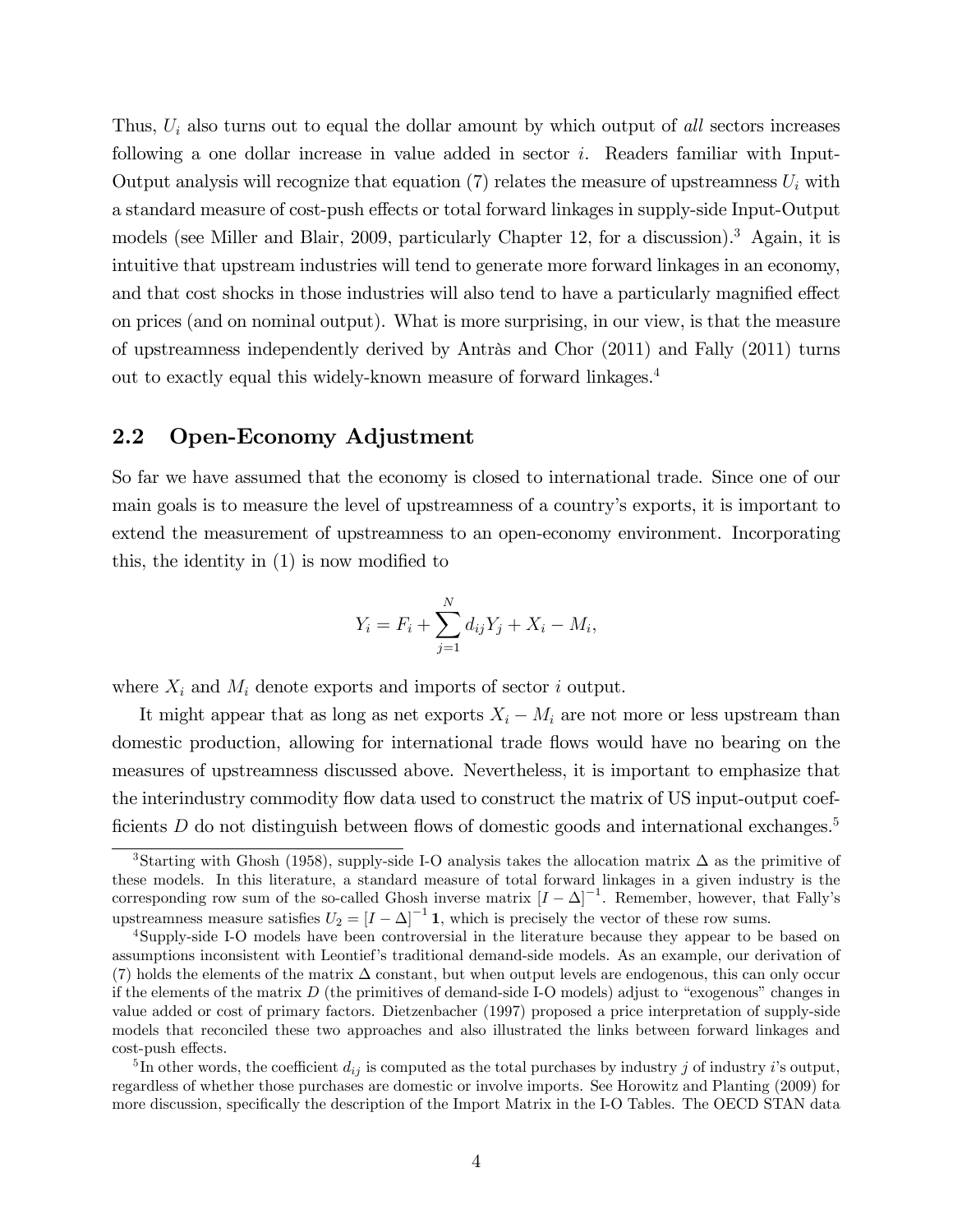Hence, although the share of a country's gross output in industry i that is used as intermediate inputs in industry  $j$  (at home or abroad) is given by the ratio

$$
\delta_{ij} = \frac{d_{ij}Y_j + X_{ij} - M_{ij}}{Y_i},\tag{8}
$$

in practice we lack information on international interindustry flows  $X_{ij}$  and  $M_{ij}$ .

It seems sensible, however, to assume

### Assumption 1:  $\delta_{ij} = X_{ij}/X_i = M_{ij}/M_i$ .

In words, Assumption 1 imposes that the share of a country's industry i output used in industry j (at home or abroad), i.e.,  $\delta_{ij}$  in (8), is identical to the share of industry i's exports (imports) that are used by industry j producers. With this assumption, one can easily verify that our two measures of upstreamness in (3) and (4) continue to coincide after replacing  $d_{ij}$ with

$$
\hat{d}_{ij} = d_{ij} \frac{Y_i}{Y_i - X_i + M_i}.\tag{9}
$$

Incidentally, the denominator in  $(9)$  is precisely the domestic absorption of industry is output. It is important to emphasize that although Assumption 1 imposes a certain structure on cross-country variation in production patterns, it is perfectly consistent with countries specializing in different segments of the value chain. We next illustrate this with a simple example that also highlights the importance of the adjustment in (9).

Example. Suppose that there are two industries, 1 and 2, and two countries, Home and Foreign. Industry 2 produces only intermediate inputs which are entirely sold to producers in sector 1, while sector 1 produces only final goods. Clearly, our closed-economy measure would suggest upstreamness values of 1 and 2 for industries 1 and 2, respectively. Suppose, however, that Home exports part of its production of good 1 to final consumers in Foreign, while Foreign producers of good 2 sell part of their output to Home producers in sector 1. Hence, relative to Foreign, Home appears to specialize in the relatively downstream sector. It is straightforward to verify (see the Appendix) that our adjusted measure delivers the correct values of upstreamness in each industry and each country (that is, 1 and 2), while, without the adjustment, the measure of upstreamness in industry 2 would be biased upwards at Home and biased downwards in Foreign, with the size of the bias increasing in the value of Foreign exports to Home.

The above discussion abstracts from changes in inventories for ease of notation. A similar set of considerations is involved with inventories, as the input-output matrix D does not

described below do have separate information available on import and domestic flows, but this information is often imputed under an assumption of proportional use of domestic and imported components.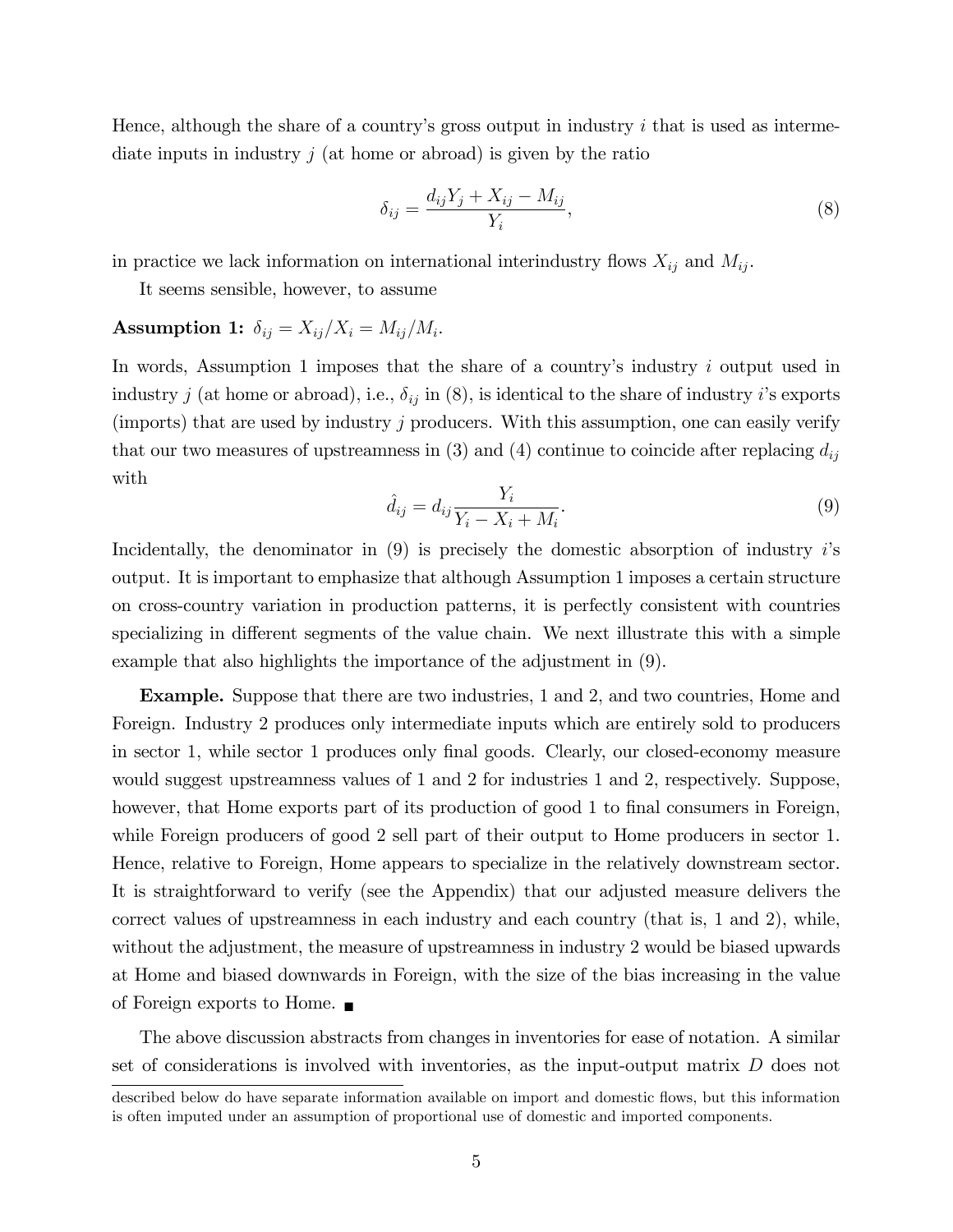separately identify inputs obtained from a draw-down of inventories as opposed to from fresh production. It is nevertheless straightforward to show that if we adopt a condition analogous to Assumption 1 in the treatment of inventories, then  $(9)$  is valid so long as  $Y_i$  in the denominator is calculated subtracting the value of any net change in inventories of  $i$  (see Appendix for details). This is in fact what we do in our empirical implementation below.

## 3 Upstreamness in US Production

We construct the above measure of industry upstreamness using the 2002 US benchmark Input-Output (I-O) Tables, as made available by the Bureau of Economic Analysis (BEA) on their website. A key advantage of the US data is that it reports information on production linkages between industries at a highly disaggregated level, namely at the level of six-digit I-O industry codes. There are altogether 426 industries in the I-O Tables, of which 279 are in manufacturing.

For our purposes, we use the detailed Supplementary Use Table after redefinitions. The  $(i, j)$ -th entry of this Use Table reports the value of inputs of commodity i used in the production of industry  $j$  in the US economy. An additional set of columns also records the value of commodity  $i$  that enters into final uses, namely consumption, investment, net changes in inventories, and net exports.<sup>6</sup>

We construct the square matrix  $\Delta$  with the open-economy adjustment in (9) as follows. The numerator of the  $(i, j)$ -th entry of  $\Delta$ ,  $d_{ij}Y_j$ , is precisely the value of commodity i used in j's production; we therefore plug in the  $(i, j)$ -th entry from the Use Table for this numerator. The denominator  $Y_i - X_i + M_i$  is in turn calculated as the sum of values in row i of the Use Table, less that recorded under net exports and net changes in inventories. With this  $\Delta$ , the formula  $[I - \Delta]^{-1}$  1 then delivers a column vector whose *i*-th entry is the upstreamness measure for industry  $i$ , as shown in Section 2.

The values we obtain reveal that industries vary considerably in terms of their average production line position. The measure of upstreamness ranges from a minimum of 1 (19 industries in which all output goes only to final uses) to a maximum of 4.65 (Petrochemicals). Its mean value across the 426 industries is 2.09, with a standard deviation of 0.85.<sup>7</sup> The average industry therefore enters into use in production processes roughly one stage before final consumption or investment. For illustrative purposes, Table 1 lists the 20 least and most upstream manufacturing industries. Of note, automobiles, furniture and footwear are

 $6$ The Use Table reports a further breakdown of the final use value of consumption and investment into private and government purchases. We will however not be using this breakdown in our analysis.

<sup>&</sup>lt;sup>7</sup>These summary statistics are similar when restricting to manufacturing industries only.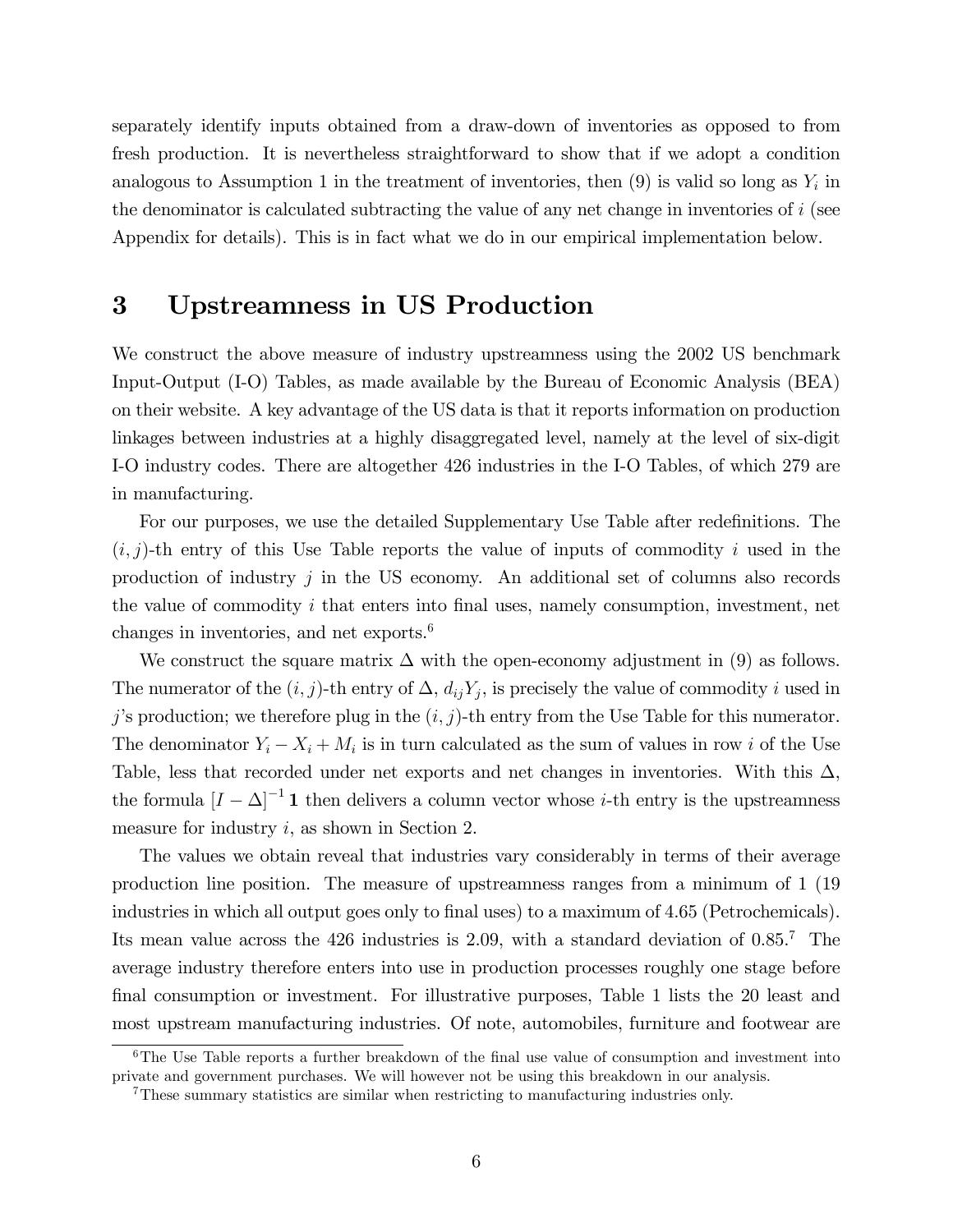| US IO2002 Industry                                                | Upstreamness |
|-------------------------------------------------------------------|--------------|
|                                                                   |              |
| Automobile (336111)                                               | 1.0003       |
| Light truck and utility vehicle $(336112)$                        | 1.0005       |
| Nonupholstered wood household furniture (337112)                  | 1.0052       |
| Upholstered household furniture (337121)                          | 1.0072       |
| Footwear $(316200)$                                               | 1.0073       |
| Motor home $(336213)$                                             | 1.0123       |
| Truck trailer (336212)                                            | 1.0165       |
| Manufactured home (mobile home) (321991)                          | 1.0194       |
| Women's and girls' cut and sew apparel (315230)                   | 1.0244       |
| Mattress (337910)                                                 | 1.0288       |
| Dog and cat food $(311111)$                                       | 1.0291       |
| Doll, toy, and game (339930)                                      | 1.0304       |
| Boat building (336612)                                            | 1.0336       |
| Laboratory apparatus and furniture (339111)                       | 1.0383       |
| Blind and shade (337920)                                          | 1.0413       |
| Electronic computer (334111)                                      | 1.0428       |
| Household refrigerator and home freezer (335222)                  | 1.0500       |
| Confectionery from purchased chocolate (311330)                   | 1.0515       |
| Tortilla (311830)                                                 | 1.0537       |
| Breakfast cereal (311230)                                         | 1.0562       |
|                                                                   |              |
| Iron and steel mills and ferroalloy (331110)                      | 3.3581       |
| Nonferrous metal rolling, drawing extruding and alloying (331490) | 3.3958       |
| Primary smelting and refining of nonferrous metal (331419)        | 3.4186       |
| Carbon black (325182)                                             | 3.4193       |
| Steel product from purchased steel (331200)                       | 3.4500       |
| Clay and nonclay refractory (32712B)                              | 3.4648       |
| Ground or treated mineral and earth (327992)                      | 3.4857       |
| Printing ink (325910)                                             | 3.4880       |
| Synthetic dye and pigment (325130)                                | 3.5183       |
| Pulp mills $(322110)$                                             | 3.5506       |
| Plastics material and resin (325211)                              | 3.5712       |
| Copper rolling, drawing, extruding and alloying (331420)          | 3.6109       |
| Alkalies and chlorine (325181)                                    | 3.6112       |
| Carbon and graphite product (335991)                              | 3.7484       |
| Fertilizer $(325310)$                                             | 3.7617       |
| Alumina refining and primary aluminum (33131A)                    | 3.8144       |
| Other basic organic chemical (325190)                             | 3.8529       |
| Secondary smelting and alloying of aluminum (331314)              | 4.0637       |
| Primary smelting and refining of copper (331411)                  | 4.3547       |
| Petrochemical (325110)                                            | 4.6511       |

Table 1: The Twenty Least and Most Upstream US Manufacturing Industries

Notes: Tabulated for manufacturing only. Six-digit US I-O industry codes are in parentheses.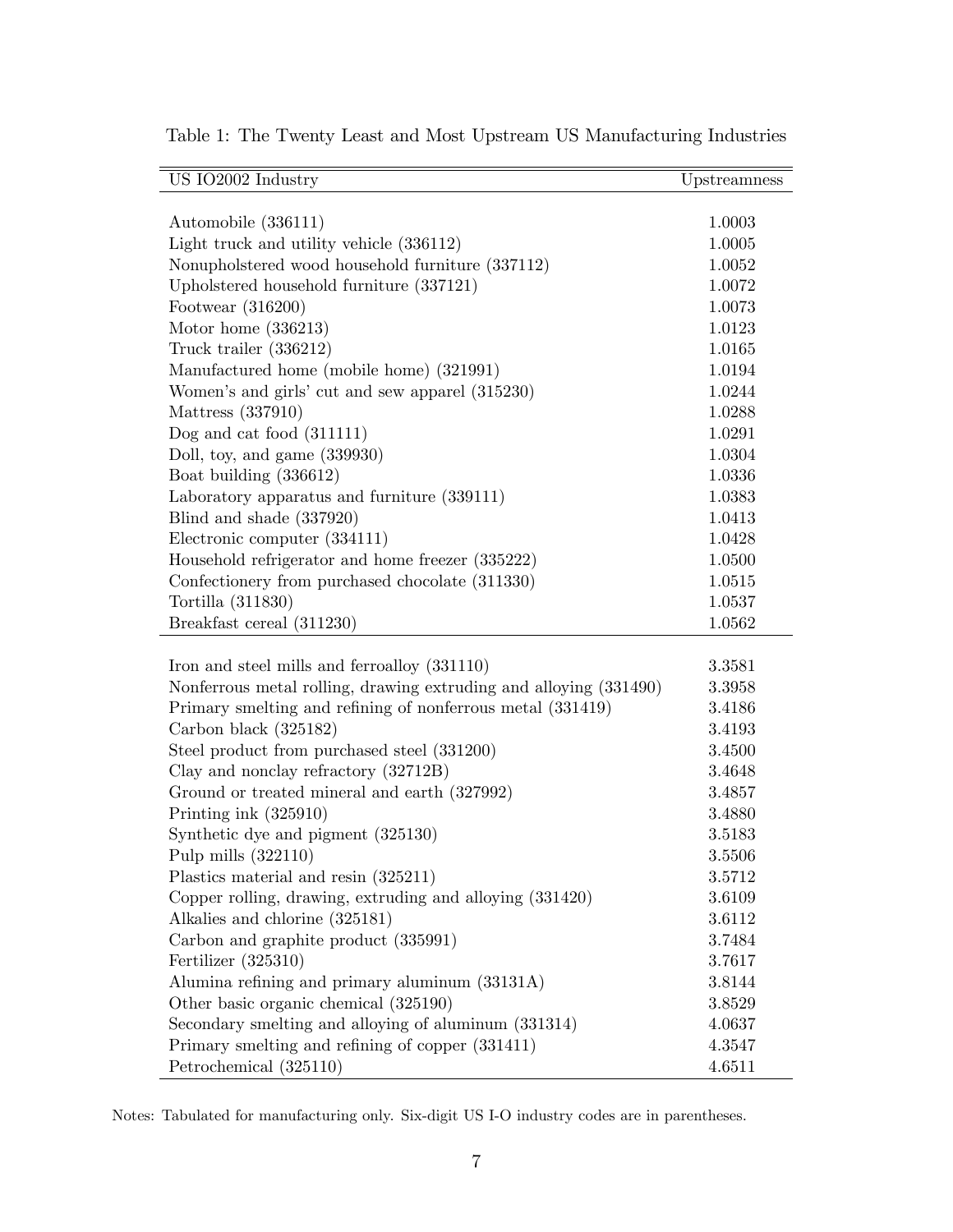|                                              | Correlation       |
|----------------------------------------------|-------------------|
| Industry variable                            | with upstreamness |
|                                              |                   |
| $Capital-intensity$                          |                   |
| Log (Capital Stock / Total Workers)          | $0.433***$        |
| Log (Capital Expenditures / Payroll)         | $0.395***$        |
| Log (Capital Stock / Payroll)                | $0.446***$        |
|                                              |                   |
| <i>Skill-intensity</i>                       |                   |
| Log (Non-Production Workers / Total Workers) | $-0.046$          |
| Non-production payroll / Payroll             | $-0.184***$       |

Table 2: Correlation of Upstreamness with other Industry Characteristics

Notes: \*\*\* indicates significance at the  $1\%$  level. Pearson linear correlations are reported. All industry variables in the left-most column are 1996-2005 averages, calculated from the NBER-CES Database for 279 manufacturing industries.

among the most downstream of industries, with almost all of their output going directly to the end-user. On the other hand, the most upstream industries tend to be involved in the processing of raw materials.<sup>8</sup>

A natural question to ask is how upstreamness correlates with other industry characteristics, particularly factor intensities. We construct measures of the latter using the most recent version of the NBER-CES Manufacturing Database (Bartelsman et al. 2009). Table 2 reports the correlations between our industry upstreamness variable and several alternative measures that have been commonly used to capture skill- and capital-intensity. Specifically, we take the average annual value between 1996-2005 for each of these industry variables as calculated from the NBER-CES Database.<sup>9</sup> Note however that given the nature of the NBER-CES Database, we are able to construct these variables only for the manufacturing sector, so the correlations are based only on the subset of 279 manufacturing industries.

From Table 2, we find that upstreamness is associated with greater physical capitalintensity, with this correlation being highly significantly regardless of how capital-intensity is calculated, namely log(Capital stock per worker), log(Capital expenditures over payroll),

<sup>8</sup>For the 426 industries, the correlation between upstreamness calculated with the open-economy and inventories corrections and upstreamness calculated without these corrections is a relatively high 0.89.

<sup>&</sup>lt;sup>9</sup>Although the NBER-CES Database provides information for NAICS industries, these are very similar to the 2002 I-O codes. We applied the straightforward mapping between the two classification systems available on the BEA website. Note also that the NAICS system came into use in 1997, so this raises some concerns over concordance accuracy for pre-1997 data. It turns out however that the correlation between the 1996-2005 and 1997-2005 average values for each of these industry variables is very high (in excess of  $(0.99)$ , so that it makes little difference if we drop the 1996 data.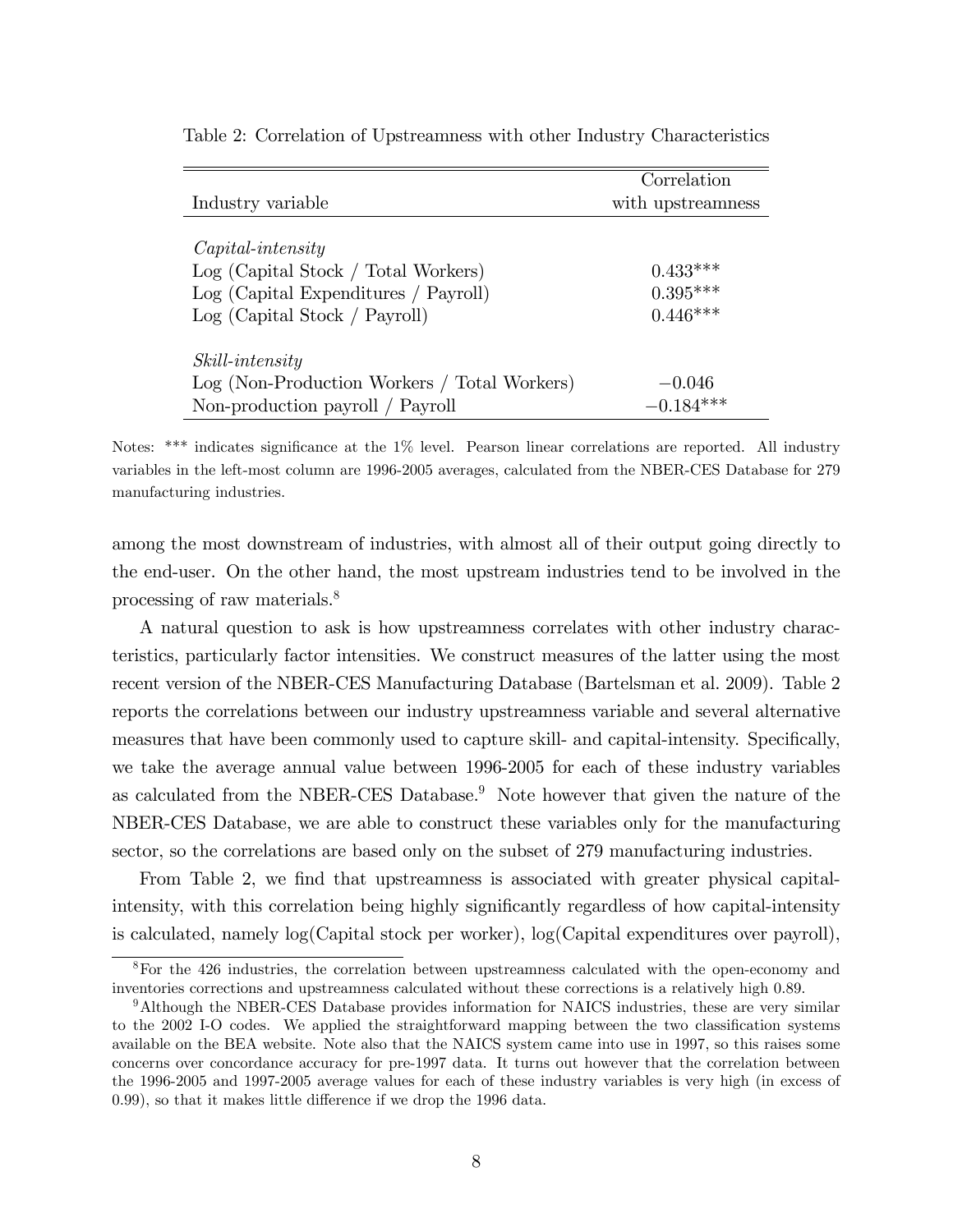or log(Capital stock over payroll). On the other hand, upstreamness is negatively correlated with skill-intensity, but more weakly so: The correlation is only significant when using the non-production worker share of total payroll to measure skill-intensity, and not significant when using the log of the non-production worker share of total employment.<sup>10</sup>

## 4 Upstreamness in Other Countries

The upstreamness measure is most likely to be useful if its ranking is stable across countries. In practice, stability is somewhat difficult to verify because national I-O tables differ in their product/industry classifications and the level of aggregation employed. Fortunately, there have been some efforts to collect and produce I-O tables that are consistent across countries. The OECD STAN database contains easily accessible I-O tables for many countries in a reasonably well-concorded fashion. A subset of the STAN tables were submitted by Eurostat, the statistics office of the European Union. We employ the STAN data for a subset of 16 EU countries that share an exact aggregation of the data for  $2005$ .<sup>11</sup> These Eurostat tables contain 41 sectors, 13 of which are in manufacturing. As the rest of our paper relies on US data, we also check whether upstreamness calculated from the US table in the STAN database is highly correlated with the European measures. Bear in mind however that different national industry definitions mean that the US data is aggregated differently in the STAN database than in the European data we employ. In particular, three industries that are reported for the European countries are not reported for the US.

We calculate the upstreamness measure for each individual country, following the methodology described in Section 3. To verify the consistency of industry upstreamness across countries, we conduct a Spearman rank correlation test among all country pairs in the sample. These results are reported in Table 3. The rank correlation is always large and positive; in all country pairs, this is significantly different from zero at a p-value of  $0.01$ . In particular, the US measures yield industry rankings that are consistent with those from the European data. A useful point to note is that the correlations tend to be slightly lower for small countries where trade features as a large percentage of output, since in such countries, the open-economy adjustment would matter more. Luxembourg is a clear outlier in this regard, in that the correction for trade generates an upward shift in its measures of upstreamness relative to what is observed in less trade-dependent countries.<sup>12</sup>

 $10$ See Fally (2011) for correlations with other industry variables widely used in empirical work.

 $11$ The included countries are: Austria, Belgium, the Czech Republic, Denmark, Estonia, Finland, Germany, Greece, Hungary, Italy, Luxembourg, the Netherlands, Portugal, Slovakia, Slovenia and Spain.

<sup>&</sup>lt;sup>12</sup>For example, Luxembourg's Finance & Insurance sector has an upstreamness measure of 22.28. Only Luxembourg has outliers so large that they affect measures of central tendency across the European sample.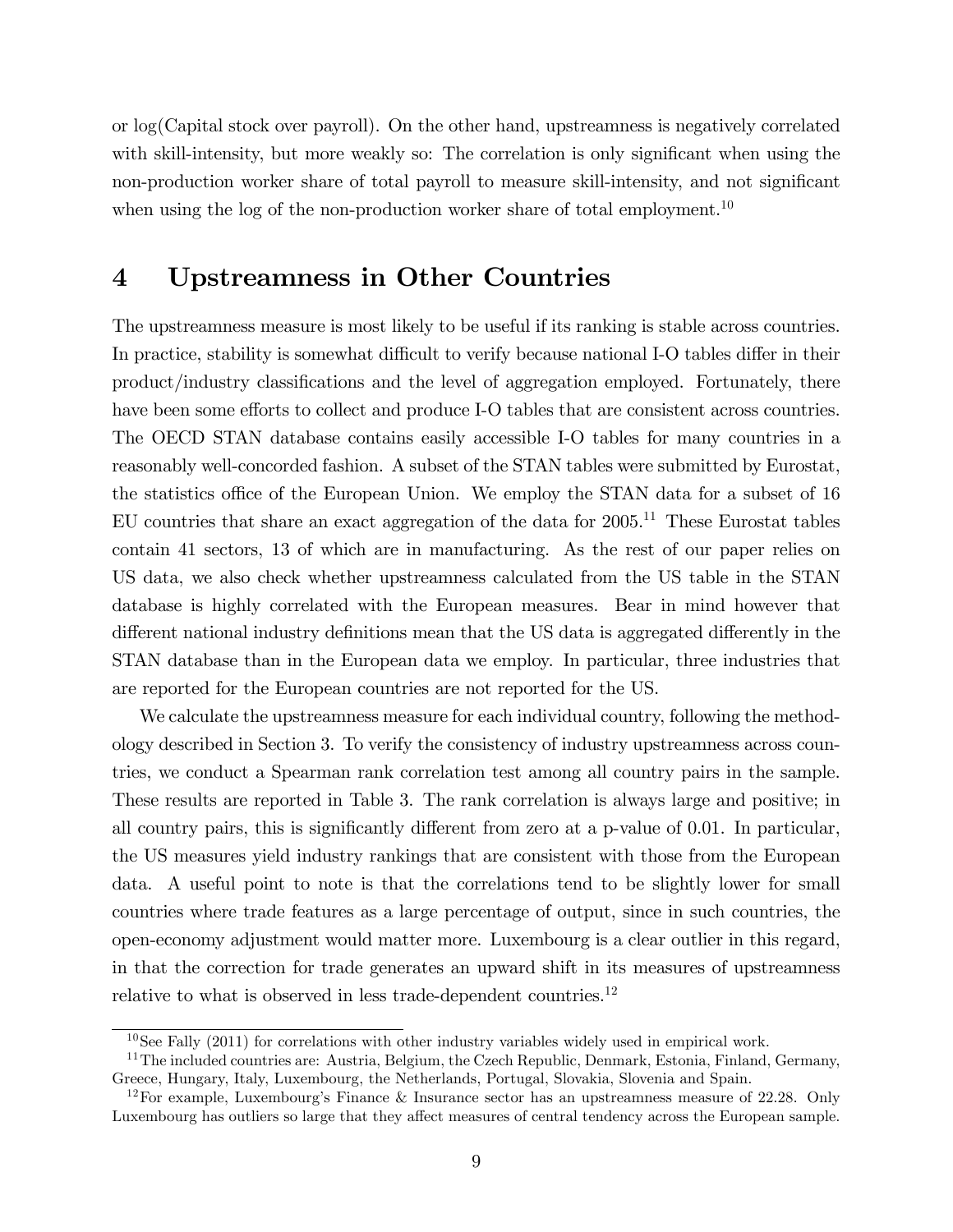| <b>NAS</b> |  |                                                                                                                       |  |  |  |                                                                                                                       |                                                                                                                                                                                                                                                                                                               |  |                                                                        |                   | 1.00 |
|------------|--|-----------------------------------------------------------------------------------------------------------------------|--|--|--|-----------------------------------------------------------------------------------------------------------------------|---------------------------------------------------------------------------------------------------------------------------------------------------------------------------------------------------------------------------------------------------------------------------------------------------------------|--|------------------------------------------------------------------------|-------------------|------|
| <b>SVK</b> |  |                                                                                                                       |  |  |  |                                                                                                                       |                                                                                                                                                                                                                                                                                                               |  |                                                                        | 1.00              |      |
| PRT        |  |                                                                                                                       |  |  |  |                                                                                                                       |                                                                                                                                                                                                                                                                                                               |  |                                                                        | $\frac{100}{100}$ |      |
| NLD        |  |                                                                                                                       |  |  |  |                                                                                                                       |                                                                                                                                                                                                                                                                                                               |  | 1.00<br>0.86<br>0.68                                                   |                   |      |
| LUX        |  |                                                                                                                       |  |  |  |                                                                                                                       |                                                                                                                                                                                                                                                                                                               |  | $\begin{array}{c} 1.00 \\ 1.71 \\ 0.66 \\ 0.57 \\ 0.01 \\ \end{array}$ |                   |      |
| ĽЦ         |  |                                                                                                                       |  |  |  |                                                                                                                       |                                                                                                                                                                                                                                                                                                               |  | $\frac{1.00}{1.74}$<br>$\frac{88}{0.88}$<br>$\frac{83}{0.81}$          |                   |      |
| HUN        |  |                                                                                                                       |  |  |  |                                                                                                                       | $\begin{array}{c} 0.75 \\ 0.55 \\ 0.55 \\ 0.57 \\ 0.07 \\ 0.01 \\ 0.01 \\ 0.01 \\ 0.01 \\ 0.01 \\ 0.01 \\ 0.01 \\ 0.01 \\ 0.01 \\ 0.01 \\ 0.01 \\ 0.01 \\ 0.01 \\ 0.01 \\ 0.01 \\ 0.01 \\ 0.01 \\ 0.01 \\ 0.01 \\ 0.01 \\ 0.01 \\ 0.01 \\ 0.01 \\ 0.01 \\ 0.01 \\ 0.01 \\ 0.01 \\ 0.01 \\ 0.01 \\ 0.01 \\ 0.$ |  |                                                                        |                   |      |
| GRC        |  |                                                                                                                       |  |  |  | $\frac{100}{200}$<br>$\frac{25}{200}$<br>$\frac{35}{200}$<br>$\frac{35}{200}$<br>$\frac{35}{200}$<br>$\frac{35}{200}$ |                                                                                                                                                                                                                                                                                                               |  |                                                                        |                   |      |
| EN         |  |                                                                                                                       |  |  |  |                                                                                                                       |                                                                                                                                                                                                                                                                                                               |  |                                                                        |                   |      |
| EST        |  |                                                                                                                       |  |  |  |                                                                                                                       |                                                                                                                                                                                                                                                                                                               |  |                                                                        |                   |      |
| ESP        |  |                                                                                                                       |  |  |  |                                                                                                                       |                                                                                                                                                                                                                                                                                                               |  |                                                                        |                   |      |
| DNK        |  |                                                                                                                       |  |  |  |                                                                                                                       |                                                                                                                                                                                                                                                                                                               |  |                                                                        |                   |      |
| DEU        |  |                                                                                                                       |  |  |  |                                                                                                                       |                                                                                                                                                                                                                                                                                                               |  |                                                                        |                   |      |
| CZE        |  |                                                                                                                       |  |  |  |                                                                                                                       |                                                                                                                                                                                                                                                                                                               |  |                                                                        |                   | 0.90 |
| BEL        |  |                                                                                                                       |  |  |  |                                                                                                                       |                                                                                                                                                                                                                                                                                                               |  |                                                                        |                   |      |
| AUT        |  |                                                                                                                       |  |  |  |                                                                                                                       |                                                                                                                                                                                                                                                                                                               |  |                                                                        |                   |      |
| USA        |  |                                                                                                                       |  |  |  |                                                                                                                       |                                                                                                                                                                                                                                                                                                               |  |                                                                        |                   |      |
|            |  | <b>NATHRIAN SEARCH NATHRIAN SEARCH NATHRIAN SEARCH NATHRIAN SEARCH NATHRIAN SEARCH NATHRIAN SEARCH NATHRIAN SEARC</b> |  |  |  |                                                                                                                       |                                                                                                                                                                                                                                                                                                               |  |                                                                        |                   |      |

| ׇ֚֬֡<br>j<br>ׇ֚֓֡<br>ׇ֚֬֡<br>Ì                          |
|---------------------------------------------------------|
| i<br>.<br>ו<br>¢<br>ج                                   |
| j<br>l<br>י<br>in A A second<br>ׇ֚֘<br>֠<br>į<br>ı<br>j |
| ׇ֚֘֡<br>i<br>ו<br>ו<br>Ì<br>l                           |
| l<br>くりょうよう<br>j<br>l<br>l<br>ׇ֚֓֡<br>I<br>)<br>Ì       |
| ֠<br>$\frac{1}{2}$<br>ׇ֚֘֝֬                             |
| ׇ֚֘֝֬<br>į<br>ĺ<br>۱                                    |

Notes: All Spearman rank correlations are significantly different from zero at the  $1\%$  level. Notes: All Spearman rank correlations are significantly different from zero at the 1% level.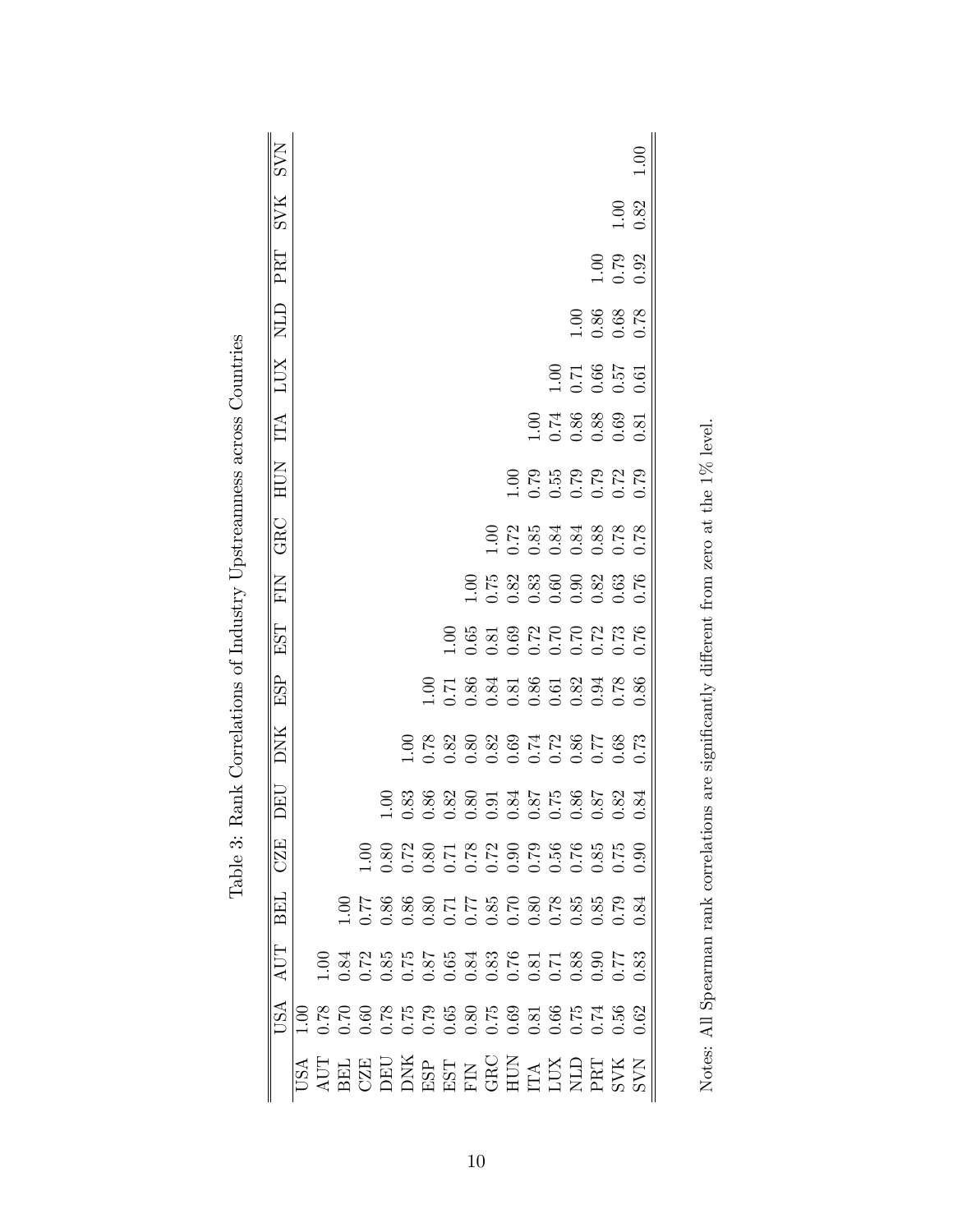|  | AUS BRA CAN CHL CHN FRA GBR IDN IND ISR                               |  |  |  |  |
|--|-----------------------------------------------------------------------|--|--|--|--|
|  | $0.78$ $0.79$ $0.87$ $0.65$ $0.45$ $0.75$ $0.84$ $0.63$ $0.67$ $0.64$ |  |  |  |  |
|  |                                                                       |  |  |  |  |
|  | JPN KOR MEX NOR NZL POL ROU SWE TUR                                   |  |  |  |  |
|  | $0.56$ $0.72$ $0.62$ $0.80$ $0.81$ $0.73$ $0.66$ $0.74$ $0.72$        |  |  |  |  |

Table 4: Spearman rank correlation with US upstreamness

Notes: Sample includes countries in the OECD-STAN database with industry classifications that are imperfectly concorded with those in Table 3. All Spearman rank correlations are significantly different from zero at the  $1\%$  level, except USA-CHN, which is significant at the  $5\%$  level.

We also check the joint correlation of upstreamness across all 16 European countries through a principal component analysis, and find that 76 percent of the total variation in the measure is captured by a single component. Thus, not only are the measures correlated among pairs of countries, the measures are *jointly* correlated to a very high degree. Moreover, the correlation of US upstreamness with the principal component of the European measures is 0.82.

The variation of our upstreamness measure in the European data is also largely consistent with the range of values reported earlier in Table 1. In the European countries other than Luxembourg, we find a mean upstreamness of 2.50, and a standard deviation of 0.84. The mean upstreamness for industries across European countries ranges from 1.09 (Health and social work) to 3.92 (Iron and steel). In sum, the European evidence gives us great confidence that the industry measures are stable across countries, at least at the higher level of aggregation reported in the STAN database.

As noted, concordance issues make it difficult to summarize all the relationships among country measures of upstreamness in the OECD data. Nonetheless, we also conducted the Spearman rank correlation test against the wider set countries with I-O tables in the OECD STAN database, even though this typically reduces the number of industries which we can confidently match across countries. The countries with available data from the period 2002-2005 include all OECD member states (excluding Switzerland and Iceland), as well as several large non-member countries (Brazil, China, India, Indonesia and Romania). The pairwise correlations among all these country measures (including those from the previous set of countries in Table 3) are positive and statistically significant in the vast majority of cases. In order to summarize the information succinctly, we report correlations between the US measure of upstreamness calculated from the OECD STAN data and that for these additional countries in Table 4. These correlations are all reassuringly high in spite of the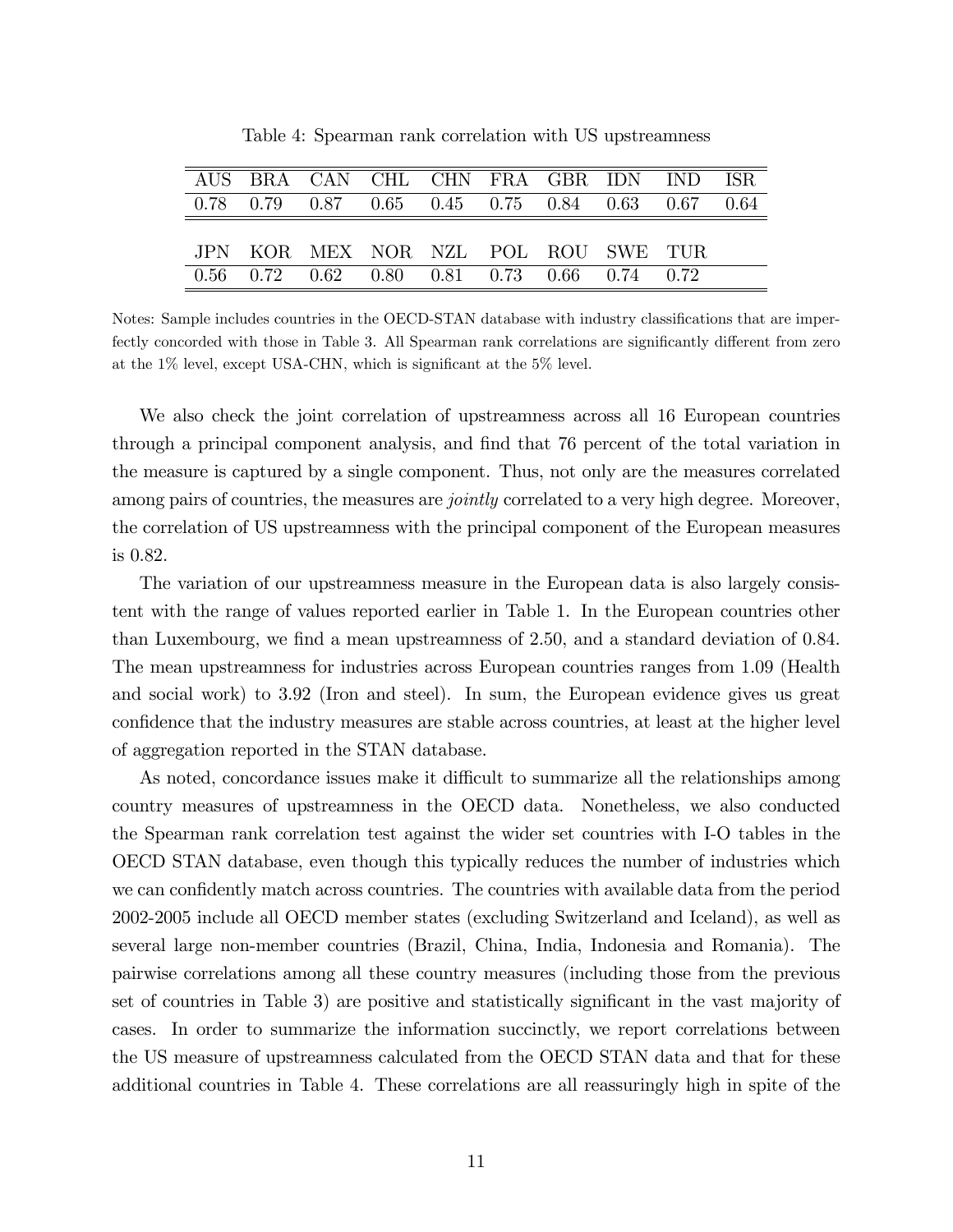above-mentioned concordance issues.<sup>13</sup>

## 5 Application to Trade

We briefly explore how our measure of industry upstreamness, specifically that based on the more disaggregate 2002 US I-O Tables, can provide some new perspectives on trade patterns at the country level. In particular, with this new measure, we are now equipped to describe a countryís average position in global production chains, namely whether the country tends on average to be an exporter in relatively upstream versus downstream industries.

Toward this end, we calculate a summary measure of the upstreamness of a countryís exports as follows. Data on world trade flows at the Harmonized System six-digit (HS6) level are taken from the BACI dataset.<sup>14</sup> BACI draws originally on the UN Comtrade database, but applies a procedure to harmonize and clean the data to reconcile trade flows reported by exporting and importing countries. We map the trade áows from HS6 to US I-O 2002 categories using a concordance provided by the BEA. We then take a weighted average of industry upstreamness values for each country, using the total exports by the country in the respective industries as weights. Naturally, this assumes that the US measures of upstreamness provide a good description of production line position in other countries as well, but as we have seen in Section 3, this appears to be a reasonable starting point.

In what follows, we consider trade flows from 2002 for a core sample of 181 countries.<sup>15</sup> Constructing country upstreamness as described above, we obtain a mean value of export upstreamness of 2.30 with a standard deviation of 0.58. If attention is restricted to manufacturing trade flows, this mean country upstreamness falls to 2.05, with a standard deviation of 0.49. This drop reflects the fact that many primary and resource-extracting industries tend to enter production processes at relatively upstream stages.<sup>16</sup>

Looking beyond these broad averages, Table 5 reports the mean values of export upstreamness by country income groups. We split the countries in our sample into quartiles, as determined by the mean log real GDP per capita between 1996-2005, calculated from the Penn World Tables, Version 7.0 (Heston et al. 2011). At first glance, taking into consider-

<sup>&</sup>lt;sup>13</sup>All of the upstreamness measures we calculate for country-industry pairs in the OECD database are available from the authors.

<sup>14</sup>Available at http://www.cepii.fr/anglaisgraph/bdd/baci.htm

<sup>&</sup>lt;sup>15</sup>This consists of the 181 countries for which the export upstreamness measure could be constructed, and for which data on real GDP per capita for 1996-2005 was available in the Penn World Tables, Version 7.0. We merged Belgium and Luxembourg as the BACI do not report separate trade flows for the two countries.

<sup>&</sup>lt;sup>16</sup>The mean value of our upstreamness measure for the 30 industries related to agriculture, forestry and mining (I-O codes starting with  $'1'$  or  $'21'$ ) is 2.84, compared to the mean upstreamness of 2.10 for the 279 manufacturing industries  $(I-O \text{ codes starting with } 3$ <sup>'</sup>).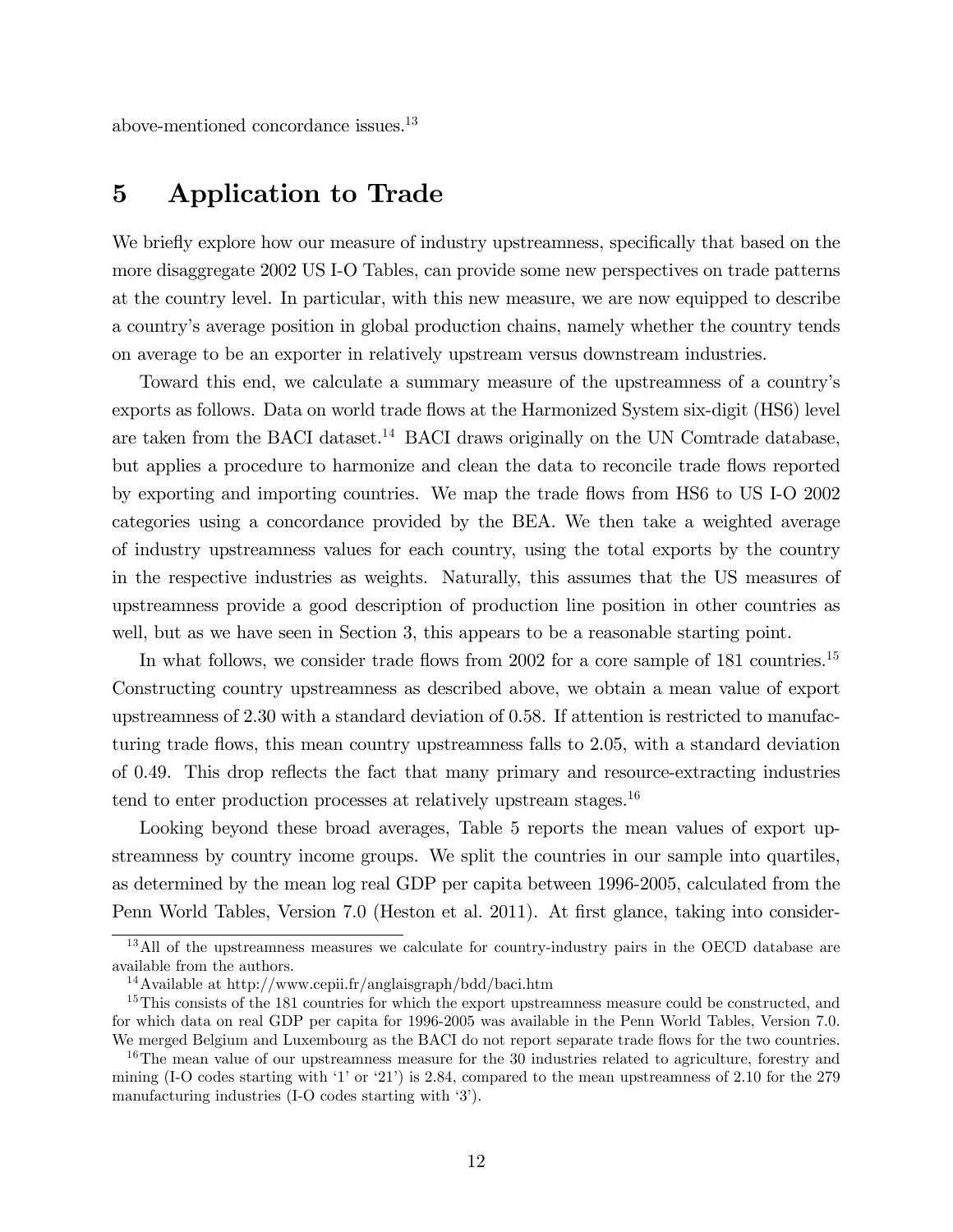|                                | A 11 |      |      | Manufacturing |
|--------------------------------|------|------|------|---------------|
| Income quartile Mean S.D. Mean |      |      |      | S.D.          |
|                                |      |      |      |               |
| <b>Bottom</b>                  | 2.41 | 0.69 | 2.03 | 0.60          |
| 2 <sub>nd</sub>                | 2.30 | 0.60 | 1.98 | 0.48          |
| 3rd                            | 2.23 | 0.55 | 2.11 | 0.51          |
| Top                            | 2.26 | 0.45 | 2.10 | 0.34          |

Table 5: Upstreamness of Exports by Country Income Quartiles

Notes: Countries are grouped into income quartiles based on the average log PPP-adjusted GDP per capita over 1996-2005, from the Penn World Tables, Version 7.0. The average upstreamness of country exports and its standard deviation within each quartile is reported under the first set of columns labeled "All". The second set of columns restricts the calculation to manufacturing exports only.

ation all trade flows, the export activities of poorer countries appear to be in slightly more upstream industries than that of richer countries. However, when we focus in on manufacturing trade flows alone, no simple relationship between country per capita GDP and export upstreamness is evident. This is not entirely surprising given that we have seen that diverse manufacturing industries can feature similar values of upstreamness. Recall for instance that automobiles and footwear both rank among the five most downstream industries.

More interestingly, the standard deviation of export upstreamness within each country quartile decreases as the mean income level rises. Countries in the top quartile are thus more similar in terms of the average position they occupy in global production lines, while there is much more variation across poorer countries on this dimension.<sup>17</sup> To give an example, consider Bangladesh and Tajikistan, two countries with a similarly low level of per capita income. Although both countries are in the bottom income quartile of our sample, they are at opposite ends of the spectrum in terms of export upstreamness. Bangladesh ranks among the five most downstream countries in terms of its manufacturing exports (country upstreamness  $= 1.26$ , due to its position as a major exporter of apparel, a good that tends to be sold directly to end-consumers. Tajikistan instead ranks among the five most upstream countries (country upstreamness  $= 3.53$ ), as processed alumina takes up the lion's share of its exports. Once again, there does not appear to be a simple uniform story that connects a countryís income level to its average production line position.

Building on this discussion, we examine the correlations between export upstreamness and various country characteristics more systematically in Table 6. We stress that our objective here is not to establish causality or investigate particular mechanisms, but simply

 $17A$  similar conclusion is reached if we consider the coefficient of variation instead.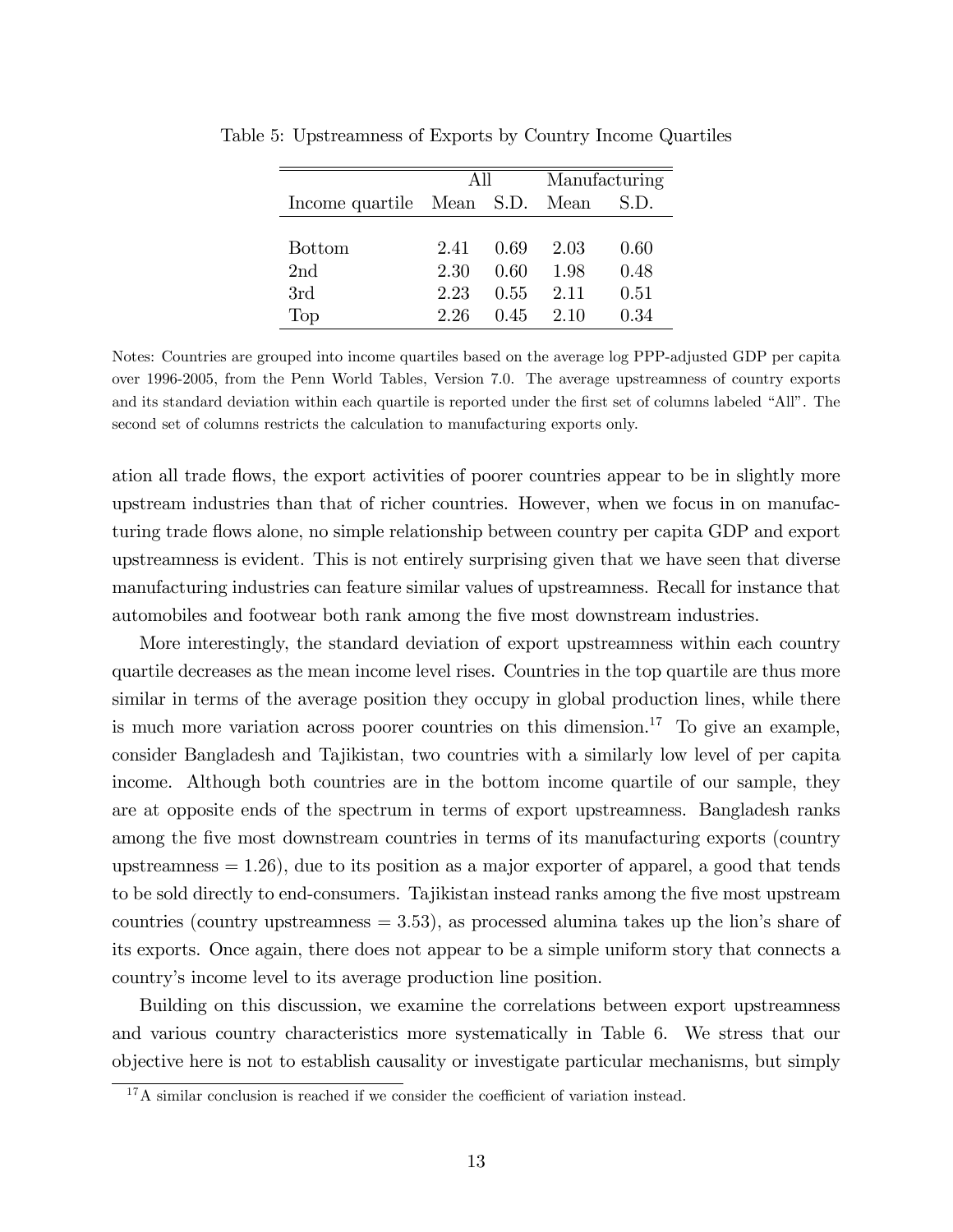to uncover interesting patterns that relate to a countryís average production line position. Panel A in Table 6 reports regression findings in which country upstreamness based on all exports is the dependent variable, while Panel B reports the corresponding findings when upstreamness is calculated for manufacturing exports only. We use explanatory variables that are from standard sources of cross-country data; where possible, we have calculated these as averages over 1996-2005.

In Column 1, we verify that the simple bivariate correlation between country upstreamness and log real GDP per capita (from the Penn World Tables) is not statistically significant. We find much more interesting results in Columns 2-4 where we introduce variables related to country institutions, namely: (i) a rule of law index from Kaufmann et al. (2011), that is often used as an indicator of the strength of contracting institutions; and (ii) the ratio of private credit to GDP from Beck et al.  $(2010)$ , reflecting the level of financial development in the economy. The negative partial correlations obtained here imply that better rule of law and stronger financial development are associated at the country level with a basket of exports that is relatively more downstream in terms of production line position.

Column 5 explores whether factor endowments have a role to play in determining a countryís export upstreamness. We include a measure of log physical capital per worker, calculated from the Penn World Tables using the perpetual inventory method in Hall and Jones (1999), as well as the average years of schooling in the population aged 15 and over from Barro and Lee (2010). The findings here suggest that the negative correlation between country upstreamness and financial development is a particularly robust one; that for country rule of law in contrast becomes imprecisely estimated in both panels. Moreover, there appears to be some potential role for factor endowments in explaining a countryís average production line position, as human capital is associated with more downstream exports. This last finding nevertheless needs to be taken with a pinch of salt, as this correlation with years of schooling is no longer significant in the lower panel that focuses on manufacturing trade flows.<sup>18</sup>

We have also examined the average upstreamness of imports by country using the same approach as that taken for exports. First, we find that the calculated country import upstreamness variable has a lower mean (2.10 if we consider all commodities and 2.01 for manufacturing only) and a smaller standard deviation (0.25 for all commodities and 0.22 for manufacturing only), as compared to export upstreamness. The Pearson correlation between import and export upstreamness across countries is small and not significant if we consider all commodities  $(0.07)$ , but becomes larger and significant at the  $1\%$  level if we restrict our sample to manufacturing industries (0.20). In terms of cross-country regressions (as in Ta-

<sup>&</sup>lt;sup>18</sup>All our results are similar when controlling for a measure of openness, namely exports plus imports over GDP, from the Penn World Tables. This variable itself has little explanatory power for export upstreamness.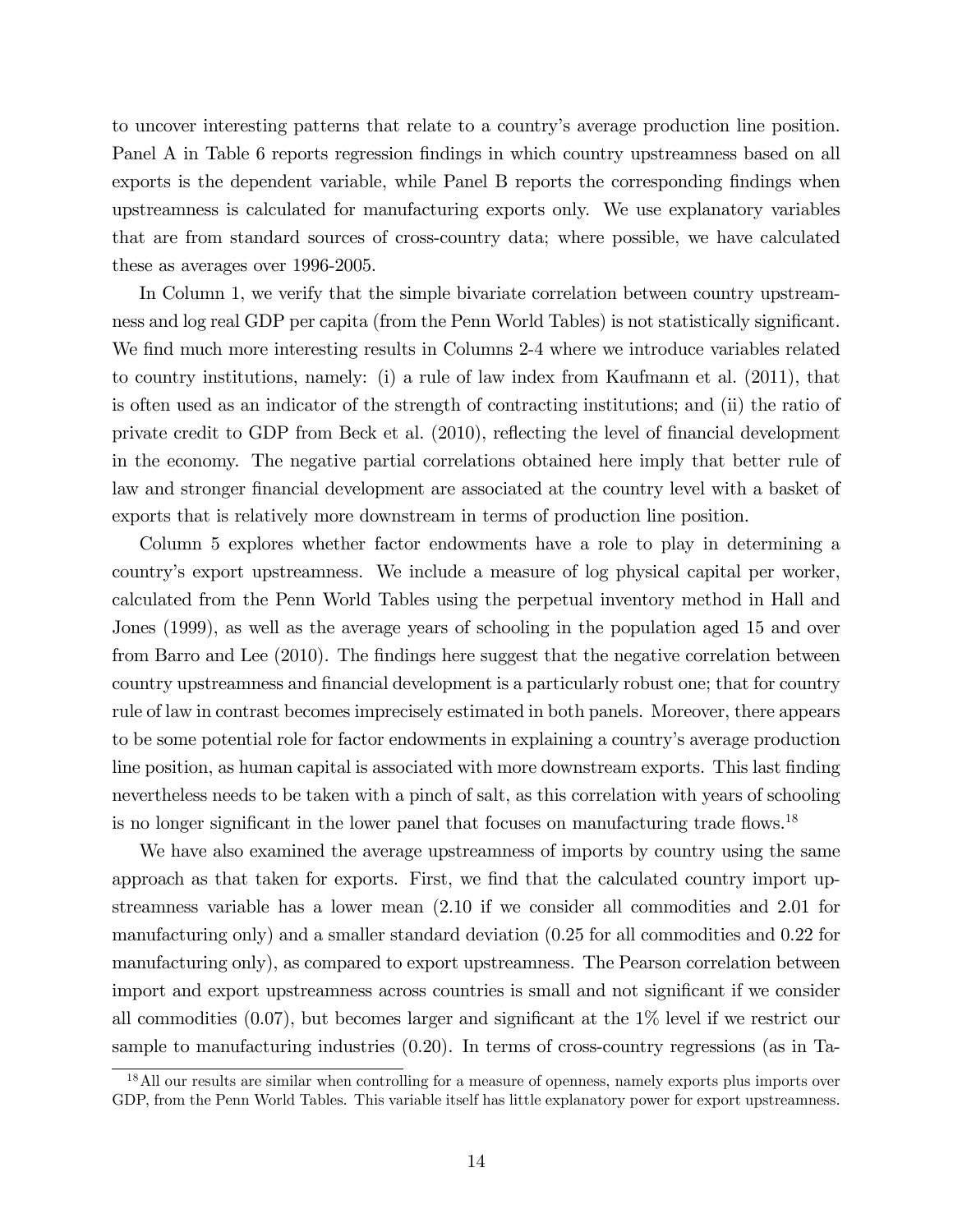Table 6: Export Upstreamness and Country Characteristics

|                                                   | $\left( 1\right)$ | $\left( 2\right)$      | $^{\prime}3)$          | $\left(4\right)$       | $\left(5\right)$       |
|---------------------------------------------------|-------------------|------------------------|------------------------|------------------------|------------------------|
| Panel A: Country Upstreamness, All Exports (2002) |                   |                        |                        |                        |                        |
| Log (Real GDP per capita)                         | $-0.035$          | $0.146***$             | $0.100**$              | $0.156**$              | 0.083                  |
| Rule of Law                                       | (0.032)           | (0.054)<br>$-0.313***$ | (0.047)                | (0.060)<br>$-0.164*$   | (0.142)<br>$-0.029$    |
|                                                   |                   | (0.070)                |                        | (0.091)                | (0.103)                |
| Private Credit / GDP                              |                   |                        | $-0.585***$<br>(0.123) | $-0.404***$<br>(0.128) | $-0.437***$<br>(0.136) |
| Log (Capital per worker)                          |                   |                        |                        |                        | 0.156<br>(0.131)       |
| Years of Schooling                                |                   |                        |                        |                        | $-0.085***$            |
|                                                   |                   |                        |                        |                        | (0.031)                |
| N                                                 | 181               | 181                    | 151                    | 151                    | 120                    |
| $R^2$                                             | 0.01              | 0.11                   | 0.09                   | 0.11                   | 0.15                   |

Panel B: Country Upstreamness, Manufacturing Exports (2002)

| Log (Real GDP per capita) | 0.031<br>(0.028) | $0.112**$<br>(0.053) | $0.115***$<br>(0.042) | $0.124**$<br>(0.061) | 0.056<br>(0.140) |
|---------------------------|------------------|----------------------|-----------------------|----------------------|------------------|
| Rule of Law               |                  | $-0.140**$           |                       | $-0.027$             | 0.045            |
|                           |                  | (0.068)              |                       | (0.088)              | (0.094)          |
| Private Credit / GDP      |                  |                      | $-0.312***$           | $-0.282**$           | $-0.274**$       |
|                           |                  |                      | (0.105)               | (0.111)              | (0.116)          |
| Log (Capital per worker)  |                  |                      |                       |                      | 0.053            |
|                           |                  |                      |                       |                      | (0.118)          |
| Years of Schooling        |                  |                      |                       |                      | $-0.026$         |
|                           |                  |                      |                       |                      | (0.027)          |
| N                         | 181              | 181                  | 151                   | 151                  | 120              |
| $R^2$                     | 0.01             | 0.04                 | 0.06                  | 0.06                 | 0.05             |

Notes: Robust standard errors in parentheses. \*\*\*, \*\*, and \* denote significance at the  $1\%$ ,  $5\%$ , and  $10\%$ levels respectively. All right-hand side variables are averages over annual data from available years between 1996-2005.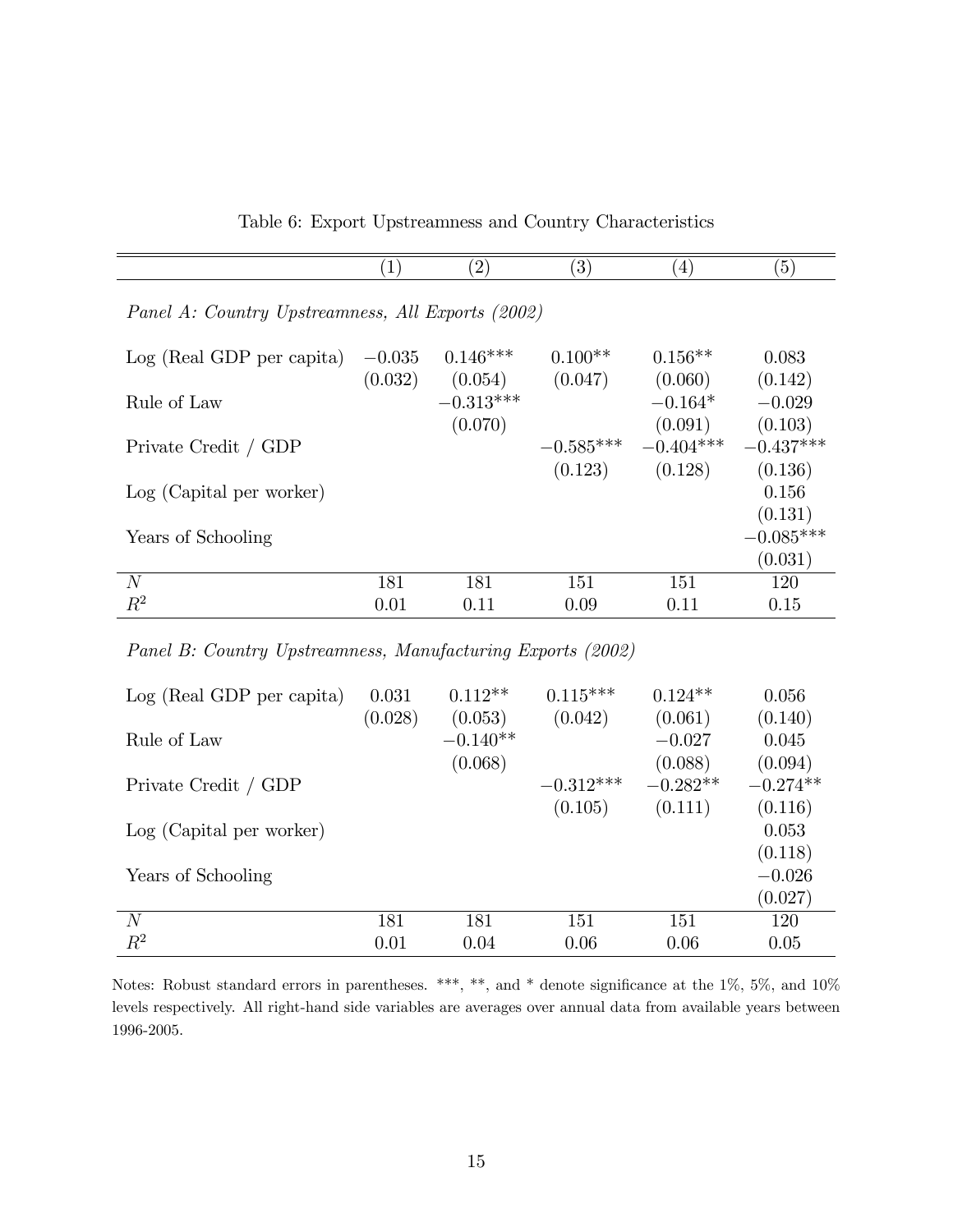ble 6), we find no significant effect of any of the country variables used above except for GDP per capita which is associated with a negative coefficient (results available on request). The relevance of these country variables in explaining trade patterns is thus specific to the supply-side, and does not appear to be driven by differences in the composition of demand.

So far we have focused on studying the effects of country characteristics on the average upstreamness of their exports. An alternatively, widely-used approach in the literature consists in exploiting the full cross-country and cross-industry variation in trade flow data by running specifications of the form

$$
\log X_{ci} = \alpha_c + \beta_i + \sum_l \gamma_l \times V_{c,l} \times U_i + \sum_{l,m} \phi_{l,m} \times V_{c,l} \times S_{i,m} + \varepsilon_{ci}.
$$

The dependent variable is now the log of exports from country  $c$  in industry  $i$  in the year 2002 (again from the BACI data source), at the US I-O 2002 industry level. To examine whether the production line position of an industry influences the cross-country, cross-industry pattern of trade, we include on the right-hand side industry upstreamness,  $U_i$ , interacted with a set of country characteristics,  $V_{c,l}$ , which are indexed by l. The  $\alpha_c$ 's and  $\beta_i$ 's are full sets of country and industry fixed effects respectively, while  $\varepsilon_{ci}$  is a standard noise term; in practice, we will report robust standard errors. In some later specifications, we will further control for the interaction between country variables and other industry characteristics,  $S_{i,m}$ , indexed by  $m$ , to capture other potential determinants of the pattern of trade that arise from a country's ability to facilitate specialization in industries with particular production requirements.

Column 1 of Table 7 reports a baseline specification in which we interact all the country variables considered previously in Table 6 with industry upstreamness, to explore whether these help to explain trade patterns. The interaction between country rule of law and industry upstreamness is highly significant at the  $1\%$  level, indicating that countries with better rule of law tend to export more in industries that are relatively downstream. It does appear too that there is a similar tendency for countries with better Önancial development to export more in downstream industries, but this coefficient is not statistically significant. Exploiting the fact that we now have more data points, Column 2 includes an interaction between the square of log per capita income and  $U_i$ . We do uncover evidence of a non-linear effect of country income on patterns of trade, with the coefficients suggesting that countries at very high or very low levels of per capita income would tend to feature more upstream exports.<sup>19</sup> Of note, the effects of country rule of law and financial development remain similar in this specification. Column 2 further reveals that countries that are relatively abundant in

 $19$ We do not obtain significant results when including the square of log real per capita GDP in the earlier Table 6 regressions.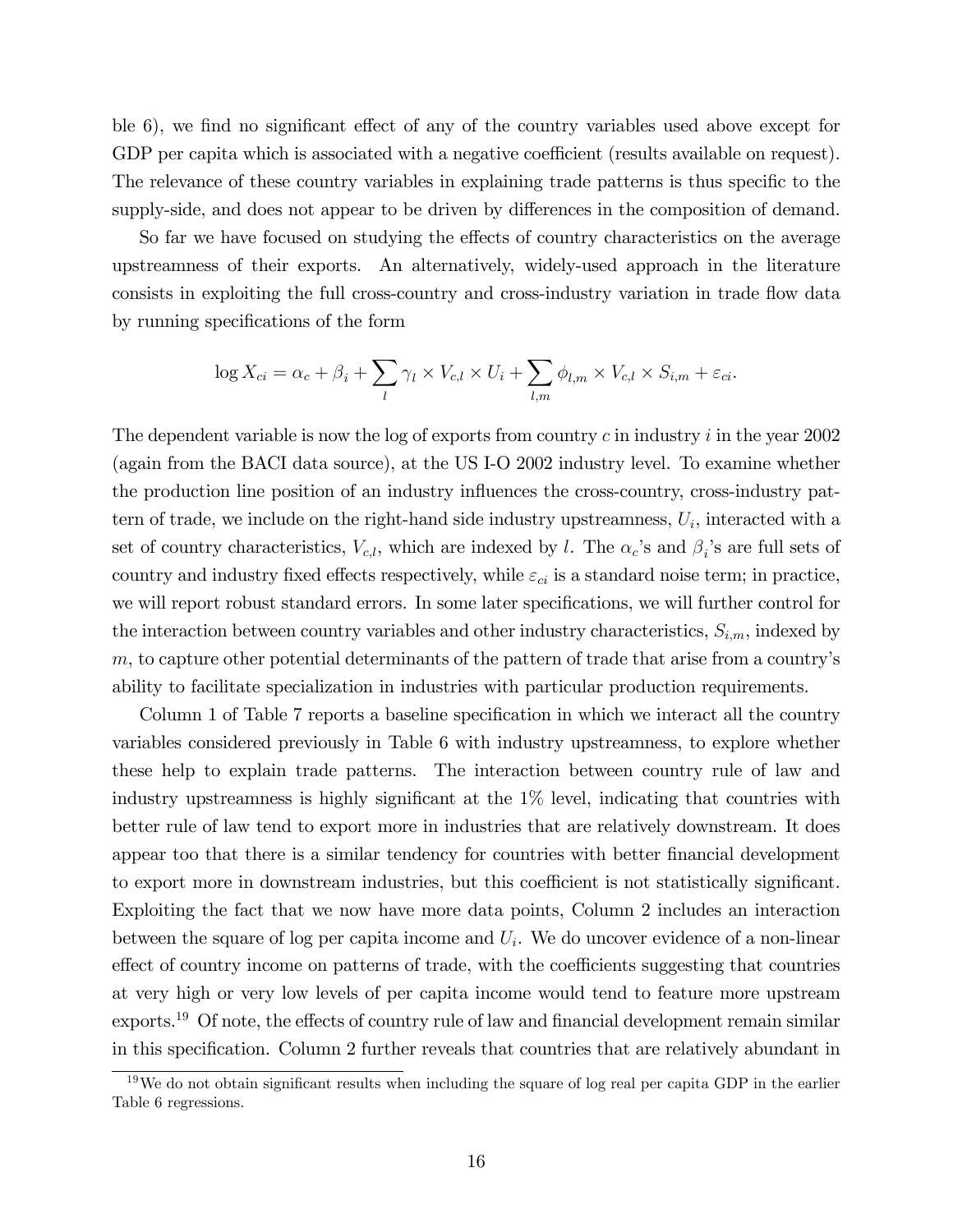physical capital tend to be more active in exporting in upstream industries.

In Columns 3 and 4, we re-run these first two specifications focusing only on trade flows for the manufacturing sector. The results here are very similar, particularly for the effects of a country's rule of law and physical capital endowment, in influencing the relative production line position of its exports. However, the coefficient of the interaction involving Önancial development is now essentially zero and very imprecisely estimated. In Column 5, we include further interaction terms between country factor endowments and industry factor intensities (for both human and physical capital), to control for endowment-based motives for trade of a Heckscher-Ohlin flavor following Romalis (2004). This does not affect our earlier Öndings regarding how country variables interact with industry upstreamness. (We have used the log capital stock per worker and log non-production share of total employment variables in these regressions, but the results are very similar when using the other factor intensity variables in Table 2.) Lastly, we cluster our standard errors by exporting country in Column 6, but the correlations we have found continue to remain significant at least at the  $10\%$  level.<br> $^{20}$ 

Summarizing our findings from Tables 6 and 7, country institutions such as the rule of law and financial development appear to be correlated with the relative production line position of a countryís exports. There is some evidence too that factor endowments, namely physical capital and skill abundance, do matter in this regard. We view these Öndings as motivation for possible future theoretical work to understand how underlying country conditions interact with production line position in determining patterns of specialization and trade.

# 6 Conclusion

We have developed and constructed a measure of industry upstreamness in this short note. The empirical applications which we presented in Section 5, though preliminary in their nature, suggest that this is an industry attribute that warrants further attention particularly in this age of cross-border production fragmentation. We have started exploring these potential research directions ourselves in our separate work. Fally (2011) for example has explored issues related to production line position, its evolution over time, and its implications for comparative advantage, using more detailed time-series, cross-country, cross-industry variation in trade flows. Taking contracting issues seriously, Antràs and Chor  $(2011)$  seek to understand how cross-border Örms would seek to organize themselves along production chains, vis-à-vis the integration versus outsourcing decision.

 $^{20}$ All our results in Table 7 are qualitatively similar if we omit trade flows related to the extraction and processing of petroleum (results available on request).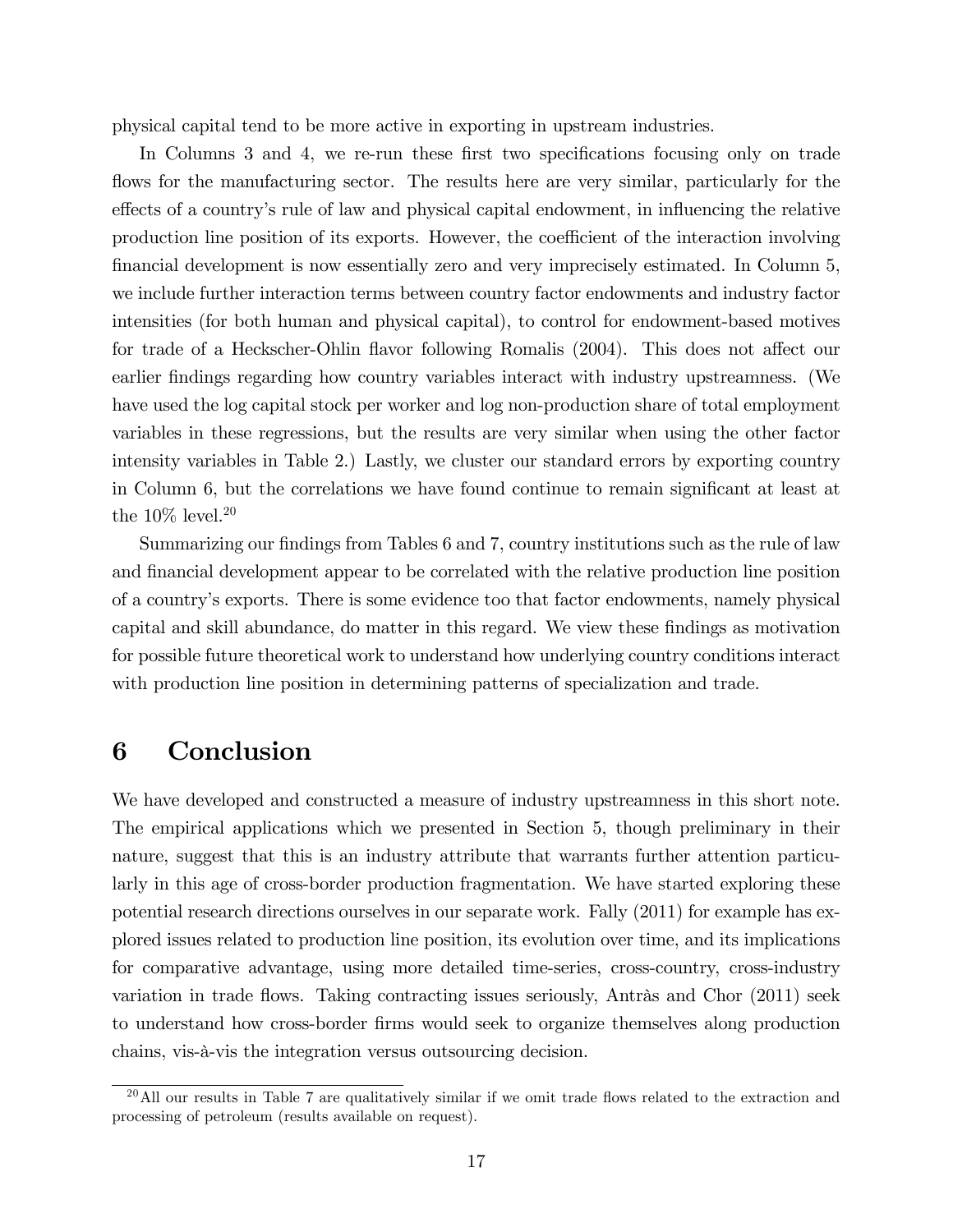| Dep. variable: Log trade flows                         | $\Xi$                                                                                                 | $\odot$ ସି                                                                                                                                      | $\begin{array}{c} (3) \\ \text{Manut.} \end{array}$                                               | $\begin{array}{c} (4) \\ \text{Manut.} \end{array}$                                                                                      | $\begin{array}{c} (5) \\ \text{Manut.} \end{array}$                                                                                                                                    | $(6)$<br>Manuf.                                                                                                                                                                                                                                                                         |
|--------------------------------------------------------|-------------------------------------------------------------------------------------------------------|-------------------------------------------------------------------------------------------------------------------------------------------------|---------------------------------------------------------------------------------------------------|------------------------------------------------------------------------------------------------------------------------------------------|----------------------------------------------------------------------------------------------------------------------------------------------------------------------------------------|-----------------------------------------------------------------------------------------------------------------------------------------------------------------------------------------------------------------------------------------------------------------------------------------|
| $U_i^*$<br>$\mbox{Log}$ (Real GDP per capita) $\times$ | $-0.036$<br>(0.050)                                                                                   |                                                                                                                                                 | $\frac{-0.069}{(0.049)}$                                                                          |                                                                                                                                          |                                                                                                                                                                                        |                                                                                                                                                                                                                                                                                         |
| (Log (Real GDP per capita))                            |                                                                                                       | $-0.675***$<br>$(0.209)$<br>$(0.209)$<br>$(0.036***$<br>$(0.011)$<br>$(0.032)$<br>$(0.032)$<br>$(0.047)$<br>$(0.047)$<br>$(0.047)$<br>$(0.047)$ |                                                                                                   | $0.542**$<br>$(0.205)$<br>$0.026**$<br>$0.0320$<br>$(0.011)$<br>$(0.032)$<br>$0.032$<br>$(0.047)$<br>$(0.045)$<br>$(0.045)$<br>$(0.000)$ | $-0.543***$<br>$(0.204)$<br>$(0.011)$<br>$-0.110***$<br>$(0.032)$<br>$(0.032)$<br>$(0.047)$<br>$(0.045)$<br>$(0.045)$<br>$(0.000)$<br>$(0.000)$<br>$(0.012)$<br>$(0.012)$<br>$(0.012)$ | $\begin{array}{c} -0.543^{*} \\[-2pt] -0.277) \\[-2pt] 0.026 \\[-2pt] 0.016) \\[-2pt] 0.010 \\[-2pt] 0.001 \\[-2pt] 0.001 \\[-2pt] 0.001 \\[-2pt] 0.000 \\[-2pt] 0.0140^{*} \\[-2pt] 0.000 \\[-2pt] 0.0140^{*} \\[-2pt] 0.027 \\[-2pt] 0.027 \\[-2pt] 0.027 \\[-2pt] 0.027 \end{array}$ |
| Rule of Law $\times U_i$                               |                                                                                                       |                                                                                                                                                 |                                                                                                   |                                                                                                                                          |                                                                                                                                                                                        |                                                                                                                                                                                                                                                                                         |
| (Private Credit / GDP) $\times U_i$                    | $(0.105**$<br>$(0.030)$<br>$(0.030)$<br>$(0.048)$<br>$(0.044)$<br>$(0.044)$<br>$(0.046)$<br>$(0.009)$ |                                                                                                                                                 | $0.079**$<br>$(0.029)$<br>$0.010$<br>$(0.047)$<br>$0.142**$<br>$(0.043)$<br>$(0.043)$<br>$(0.007$ |                                                                                                                                          |                                                                                                                                                                                        |                                                                                                                                                                                                                                                                                         |
|                                                        |                                                                                                       |                                                                                                                                                 |                                                                                                   |                                                                                                                                          |                                                                                                                                                                                        |                                                                                                                                                                                                                                                                                         |
| $Log(Gapital$ per worker) $\times$                     |                                                                                                       |                                                                                                                                                 |                                                                                                   |                                                                                                                                          |                                                                                                                                                                                        |                                                                                                                                                                                                                                                                                         |
|                                                        |                                                                                                       |                                                                                                                                                 |                                                                                                   |                                                                                                                                          |                                                                                                                                                                                        |                                                                                                                                                                                                                                                                                         |
| Years of Schooling $\times$ $U_i$                      |                                                                                                       |                                                                                                                                                 |                                                                                                   |                                                                                                                                          |                                                                                                                                                                                        |                                                                                                                                                                                                                                                                                         |
|                                                        |                                                                                                       |                                                                                                                                                 |                                                                                                   |                                                                                                                                          |                                                                                                                                                                                        |                                                                                                                                                                                                                                                                                         |
| Log (Capital per worker) $\times$ log( $k/l$           |                                                                                                       |                                                                                                                                                 |                                                                                                   |                                                                                                                                          |                                                                                                                                                                                        |                                                                                                                                                                                                                                                                                         |
|                                                        |                                                                                                       |                                                                                                                                                 |                                                                                                   |                                                                                                                                          |                                                                                                                                                                                        |                                                                                                                                                                                                                                                                                         |
| Years of Schooling $\times$ $\log(s/l)$                |                                                                                                       |                                                                                                                                                 |                                                                                                   |                                                                                                                                          |                                                                                                                                                                                        |                                                                                                                                                                                                                                                                                         |
|                                                        |                                                                                                       |                                                                                                                                                 |                                                                                                   |                                                                                                                                          |                                                                                                                                                                                        |                                                                                                                                                                                                                                                                                         |
| Industry fixed effects?                                |                                                                                                       |                                                                                                                                                 |                                                                                                   |                                                                                                                                          |                                                                                                                                                                                        |                                                                                                                                                                                                                                                                                         |
| Country fixed effects?                                 | $_{\rm Yes}^{\rm Yes}$                                                                                | $_{\rm Yes}^{\rm{gas}}$                                                                                                                         | $\frac{\mathrm{Yes}}{\frac{\mathrm{Yes}}{29215}}$                                                 | $\frac{Yes}{10215}$                                                                                                                      | $\frac{\text{Yes}}{\text{Yes}}$                                                                                                                                                        | $\frac{\text{Yes}}{\text{Yes}}$                                                                                                                                                                                                                                                         |
|                                                        | 32822                                                                                                 | 32822<br>0.77                                                                                                                                   |                                                                                                   |                                                                                                                                          | 29215<br>0.80                                                                                                                                                                          | $\frac{29215}{ }$                                                                                                                                                                                                                                                                       |
| $R^2$                                                  | $0.77\,$                                                                                              |                                                                                                                                                 |                                                                                                   | 0.80                                                                                                                                     |                                                                                                                                                                                        | 0.80                                                                                                                                                                                                                                                                                    |

Table 7: Industry Upstreamness and the Pattern of Trade Table 7: Industry Upstreamness and the Pattern of Trade Notes: \*\*\*, and \* denote significance at the 1%, 5%, and 10% levels respectively. Robust standard errors are reported, except in Column (6) where these are clustered by exporting country instead. The dependent variable in Columns  $(1)-(2)$  is log trade flows, while that in the remaining columns restricts to log manufacturing trade flows. In Columns (5)-(6), the industry capital intensity measure,  $\log(k/l)_{i}$ , is the log capital stock per worker, while the skill intensity measure,  $\log(s/l)_i$ , is the log non-production worker share of total employment. All right-hand side variables are constructed Notes: \*\*\*, and \* denote significance at the  $1\%$ ,  $5\%$ , and  $10\%$  levels respectively. Robust standard errors are reported, except in Column (6) where these are clustered by exporting country instead. The dependent variable in Columns (1)-(2) is log trade áows, while that in the remaining columns restricts to log manufacturing trade flows. In Columns (5)-(6), the industry capital intensity measure,  $log(k/l)_i$ , is the log capital stock per worker, while the skill intensity measure,  $\log(s/l)_i$ , is the log non-production worker share of total employment. All right-hand side variables are constructed as averages over annual data from available years between 1996-2005. as averages over annual data from available years between 1996-2005.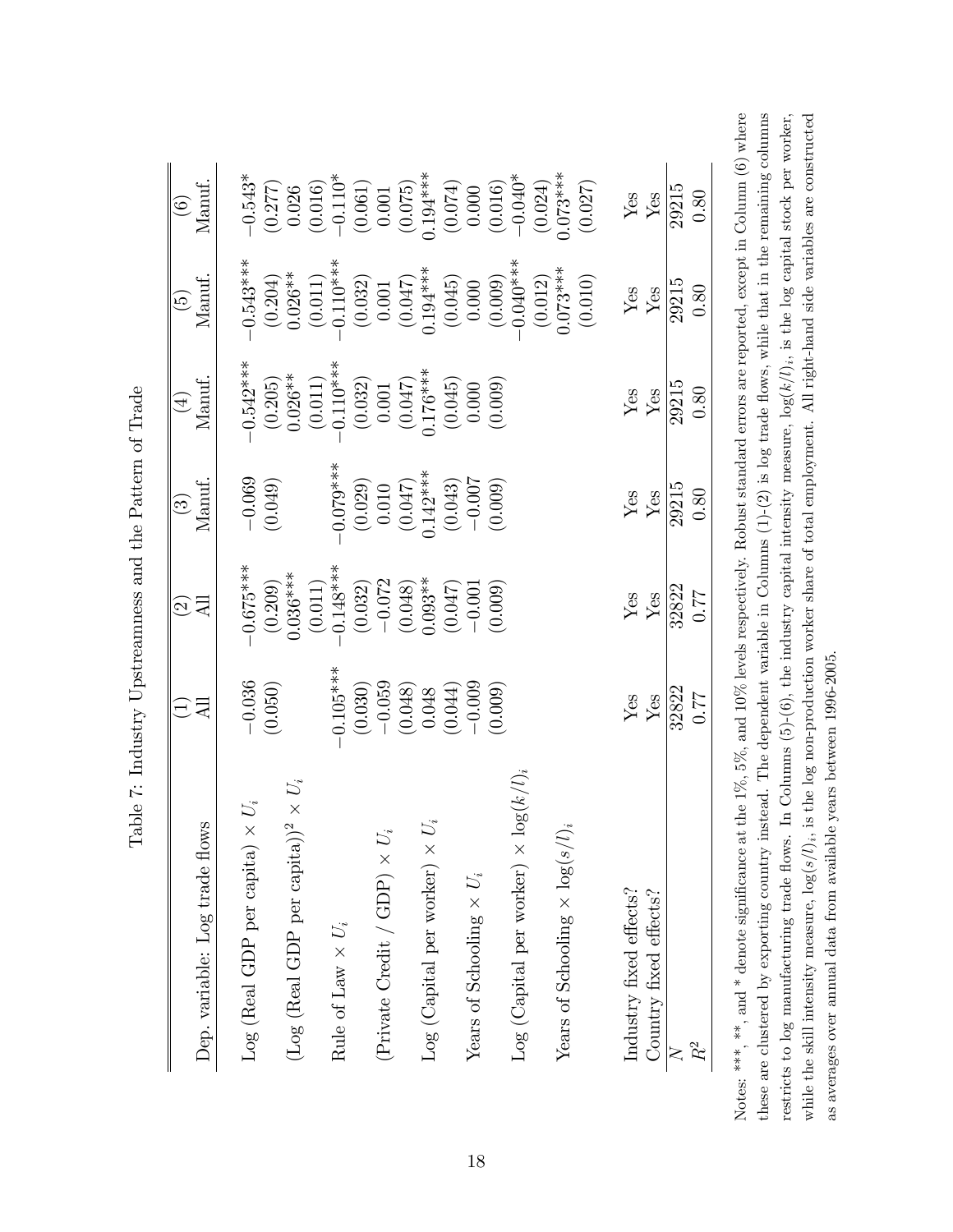# References

Antràs, Pol, and Davin Chor. 2011. "Organizing the Global Value Chain." Mimeo.

- Barro, Robert, and Jong Wha Lee. 2010. "A New Data Set of Educational Attainment in the World, 1950-2010." NBER Working Paper No. 15902.
- Bartelsman, Eric J., Randy A. Becker, and Wayne B. Gray. 2009. NBER-CES Manufacturing Industry Database.
- Beck, Thorsten, Asli Demirgüç-Kunt, and Ross Levine. 2010. "A New Database on Financial Development and Structure." World Bank dataset.
- Dietzenbacher, Erik. 1997. "In Vindication of the Ghosh Model: A Reinterpretation as a Price Model." Journal of Regional Science, 37: 629-651.
- Fally, Thibault. 2011. "On the Fragmentation of Production in the U.S." Mimeo.
- Ghosh, Ambica. 1958. "Input-Output Approach in an Allocation System." Economica, 25: 58-64.
- Hall, Robert E., and Charles I. Jones. 1999. "Why Do Some Countries Produce So Much More Output Per Worker Than Others?" Quarterly Journal of Economics, 114: 83-116.
- Heston, Alan, Robert Summers, and Bettina Aten. 2011. "Penn World Table Version 7.0." Center for International Comparisons of Production, Income and Prices at the University of Pennsylvania.
- Horowitz, Karen J., and Mark A. Planting. 2009. "Concepts and Methods of the Input-Output Account." Bureau of Economic Analysis documentation.
- Kaufmann, Daniel, Aart Kraay, and Massimo Mastruzzi. 2011. "World Governance Indicators, 1996-2010." World Bank dataset.
- Krugman, Paul. 1995. "Growing World Trade: Causes and Consequences." Brookings Papers on Economic Activity, 1: 327-377.
- Miller, Ronald E., and Peter D. Blair. 2009. Input-Output Analysis: Foundations and Extensions. Second Edition. Cambridge University Press.
- Romalis, John. 2004. "Factor Proportions and the Structure of Commodity Trade." American Economic Review, 94: 67-97.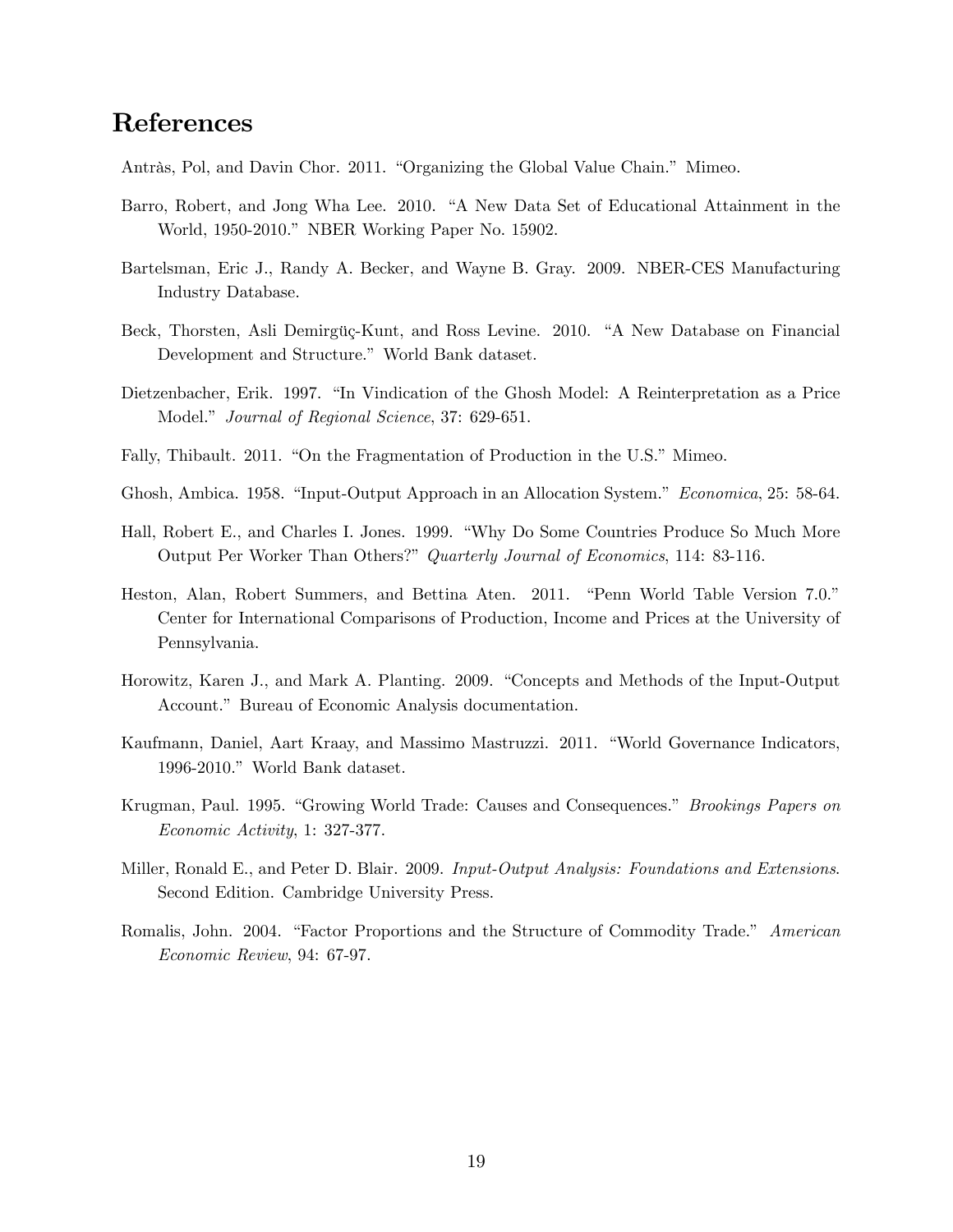# A Appendix

This Appendix provides the proof of our key result on the equivalence of the two separately-defined measures of industry upstreamness, as well as the proofs of the two additional interpretations. It further derives the open-economy adjustment, as well as that for the treatment of inventories. Finally, it provides details on the two-country, two-industry example developed in the text. The notation follows that in our main text.

### A.1 Proof of Proposition 1

Recall first that  $U_{2i}$  is defined recursively by

$$
U_{2i} = 1 + \sum_{j=1}^{N} \frac{d_{ij} Y_j}{Y_i} U_{2j}.
$$
\n(10)

Multiply both sides of  $(10)$  by  $Y_i$  to obtain

$$
U_{2i}Y_i = Y_i + \sum_{j=1}^{N} d_{ij}U_{2j}Y_j.
$$

Defining  $P_i = U_{2i}Y_i$  for all  $i \in \{1, 2, ..., N\}$ , we have

$$
P_i = Y_i + \sum_{j=1}^{N} d_{ij} P_j.
$$
 (11)

Let P be the column vector whose *i*-th entry is  $P_i$ . Also, let D denote the square matrix whose  $(i, j)$ -th entry is  $d_{ij}$ , which is the amount of input i needed to produce one dollar of j. Stacking up the  $P_i$ 's in (11) into column-vector form, we have:  $P = Y + DP$ , where Y is the column vector with  $Y_i$  as its *i*-th entry.

Solving for P leads to

$$
P = [I - D]^{-1} Y.
$$

But as discussed in Section 2, the *i*-th row of  $[I-D]^{-1}Y$  is precisely equal to the numerator of  $U_{1i}$ . Since  $P_i/Y_i = U_{2i}$ , it follows that  $U_{2i} = U_{1i}$ .

### A.2 Proof of Two Economic Interpretations

To show that

$$
U_i = \frac{1}{Y_i} \sum_{j=1}^N \frac{\partial Y_i}{\partial d_{jj}},
$$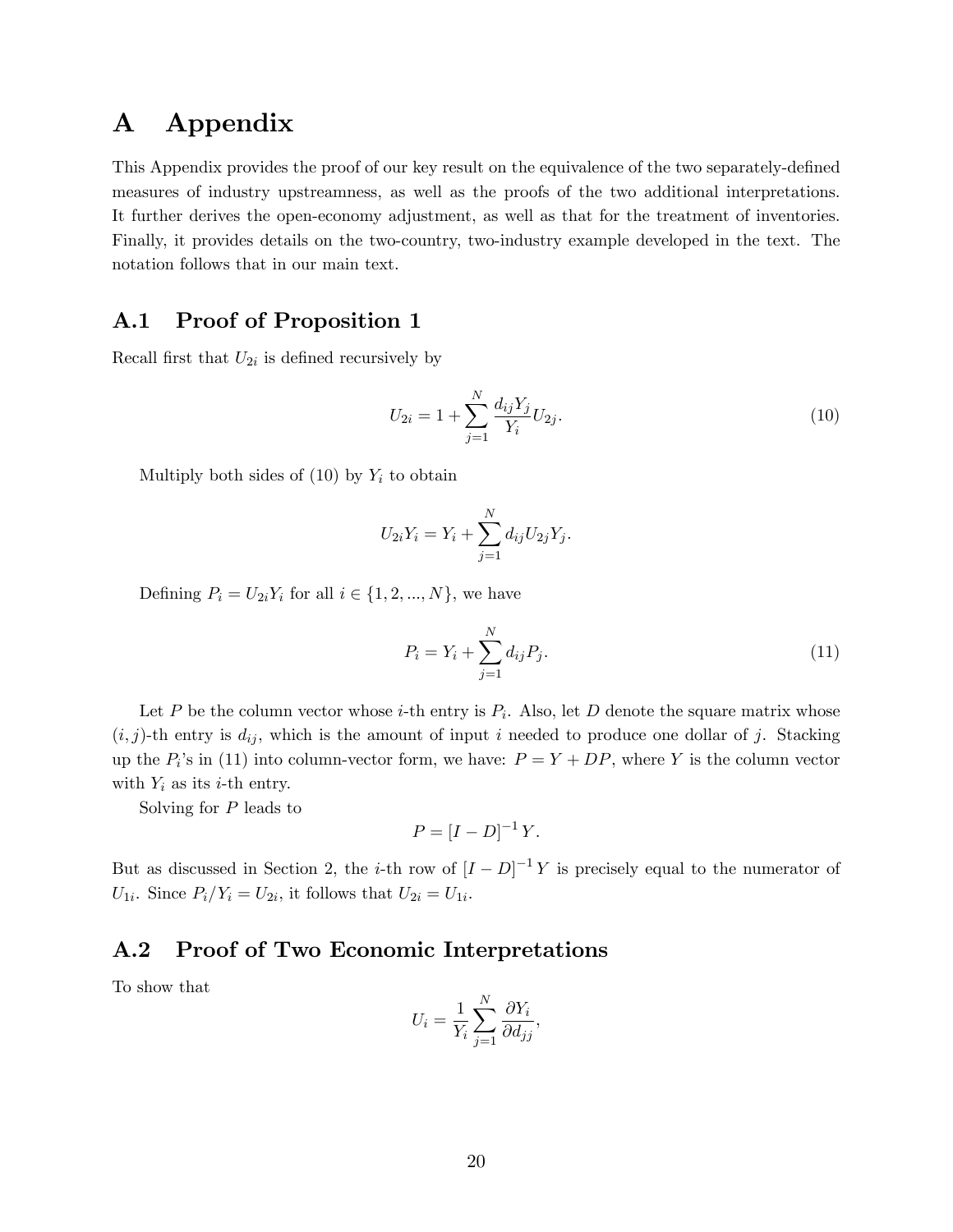start from the basic identity that decomposes output for industry  $i$  into its final-use value and that which goes to intermediate uses:

$$
Y_i = F_i + \sum_{j=1}^{N} d_{ij} Y_j.
$$
 (12)

Differentiating  $(12)$  yields

$$
\frac{\partial Y_i}{\partial d_{ii}} = Y_i + \sum_{k=1}^N d_{ik} \frac{\partial Y_k}{\partial d_{ii}}, \text{ and}
$$

$$
\frac{\partial Y_i}{\partial d_{jj}} = \sum_{k=1}^N d_{ik} \frac{\partial Y_k}{\partial d_{jj}} \text{ for } j \neq i.
$$

Summing over these partial derivatives and dividing by  $Y_i$ , note that we can write

$$
\frac{1}{Y_i} \sum_{j=1}^N \frac{\partial Y_i}{\partial d_{jj}} = 1 + \sum_{k=1}^N \left( \frac{d_{ik} Y_k}{Y_i} \right) \frac{1}{Y_k} \sum_{j=1}^N \frac{\partial Y_k}{\partial d_{jj}}.
$$

But note that this is the same recursive equation that defines  $U_{2i}$  in (10), so this establishes that  $U_i = \frac{1}{Y_i}$  $\frac{1}{Y_i} \sum_{j=1}^N \frac{\partial Y_i}{\partial d_{j_j}}$  $\frac{\partial Y_i}{\partial d_{jj}}.$ 

Next, to show that, holding constant the allocation matrix  $\Delta$ , we have

$$
U_i = \sum_{j=1}^N \frac{\partial Y_j}{\partial V_i},
$$

we begin from the identity equating industry revenue  $Y_i$  to its outlays in terms of primary factors  $V_i$  and input purchases:

$$
Y_i = V_i + \sum_{j=1}^{N} d_{ji} Y_i = V_i + \sum_{j=1}^{N} \frac{d_{ji} Y_i}{Y_j} Y_j,
$$

Denoting by  $\delta_{ji}$  the  $(j, i)$ -th element of the allocation matrix  $\Delta$ , namely  $d_{ji}Y_i/Y_j$ , note that we can iterate this equation in a manner analogous to the derivation of (2) in the main text:

$$
Y_i = V_i + \sum_{j=1}^{N} \delta_{ji} V_j + \sum_{j=1}^{N} \sum_{k=1}^{N} \delta_{jk} \delta_{ki} V_j + \sum_{j=1}^{N} \sum_{k=1}^{N} \sum_{l=1}^{N} \delta_{jk} \delta_{kl} \delta_{li} V_j + \dots
$$

Stacking these equations for all industries  $i \in \{1, 2, ..., N\}$ , we can write the system compactly in matrix notation:

$$
Y = V + \Delta' V + (\Delta')^{2} V + (\Delta')^{3} V + \dots
$$

Provided that  $\sum_{j=1}^{N} \delta_{ij} < 1$  for all i (a natural assumption), this expression converges to

$$
Y = \left[I - \Delta'\right]^{-1} V = \left(\left[I - \Delta\right]^{-1}\right)' V.
$$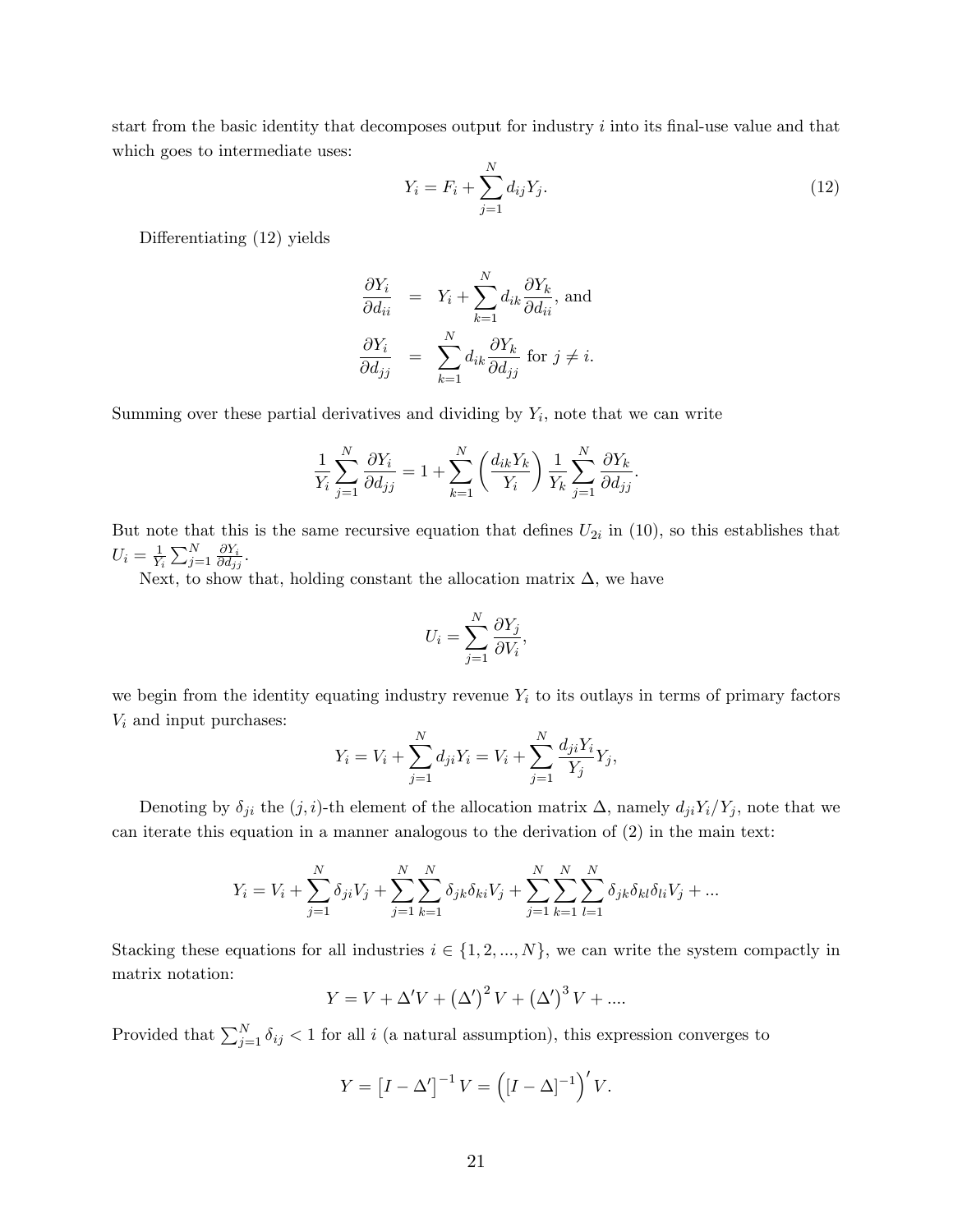Differentiating this system with respect to  $V_i$  and adding over all j then delivers

$$
\sum_{j=1}^{N} \frac{\partial Y_j}{\partial V_i} = i\text{-th element of } [I - \Delta]^{-1} \mathbf{1}.
$$

where 1 is a column vector of N one's. But remember from Section 2 that this is identical to  $U_2$ and thus

$$
\sum_{j=1}^N \frac{\partial Y_j}{\partial V_i} = U_{2i} = U_i.
$$

Note also that this derivation emphasizes that our measure of upstreamness is equal to the row sum of the so-called Ghosh inverse matrix  $[I - \Delta]^{-1}$ , which in turn is a standard measure of total forward linkages in Input-Output models (see Miller and Blair, 2009, p. 558).

### A.3 Open-Economy Adjustment

Recall that we calculate our upstreamness measure for all N industries via the formula  $[I - \Delta]^{-1}$ 1, with 1 being a column vector of N one's, and  $\Delta$  being the square matrix whose  $(i, j)$ -th entry is  $d_{ij}Y_j/Y_i$  in the closed-economy setting. In the open-economy setting, we therefore need to determine the correction that needs to be applied in order for the entries of the matrix  $\Delta$  to continue to reflect the share of domestic output from i that is purchased by industry j as inputs, regardless of whether the purchasing industry is located at home or abroad.

With trade, the basic output identity for each industry  $i$  now becomes

$$
Y_i = F_i + Z_i + X_i - M_i
$$
  
=  $F_i + X_{Fi} - M_{Fi} + Z_i + X_{Zi} - M_{Zi}$ ,

where  $F_i$  and  $Z_i$  denote the value of output produced domestically in industry i that goes respectively towards final uses and intermediate input uses in the home economy.  $X_i$  and  $M_i$  denote total exports and imports of industry i. These in turn can be broken down into exports and imports that go to final uses  $(X_{Fi}$  and  $M_{Fi}$  respectively), and exports and imports that are used as inputs in the production of other goods  $(X_{Z_i}$  and  $M_{Z_i})$ .

Note that

$$
Z_i + X_{Zi} - M_{Zi} = \sum_{j=1}^{N} (d_{ij}Y_j + X_{ij} - M_{ij}),
$$

where the sum is taken over industries j that purchase inputs of i.  $X_{ij}$  and  $M_{ij}$  refer respectively to the exports and imports from industry  $i$  that are purchased for intermediate input use specifically in industry j. In the open-economy, let  $\delta_{ij}$  denote the share of i's domestic production that is purchased directly by industry j (both at home or abroad).  $\delta_{ij}$  is thus given by

$$
\delta_{ij} = \frac{d_{ij}Y_j + X_{ij} - M_{ij}}{Y_i},\tag{13}
$$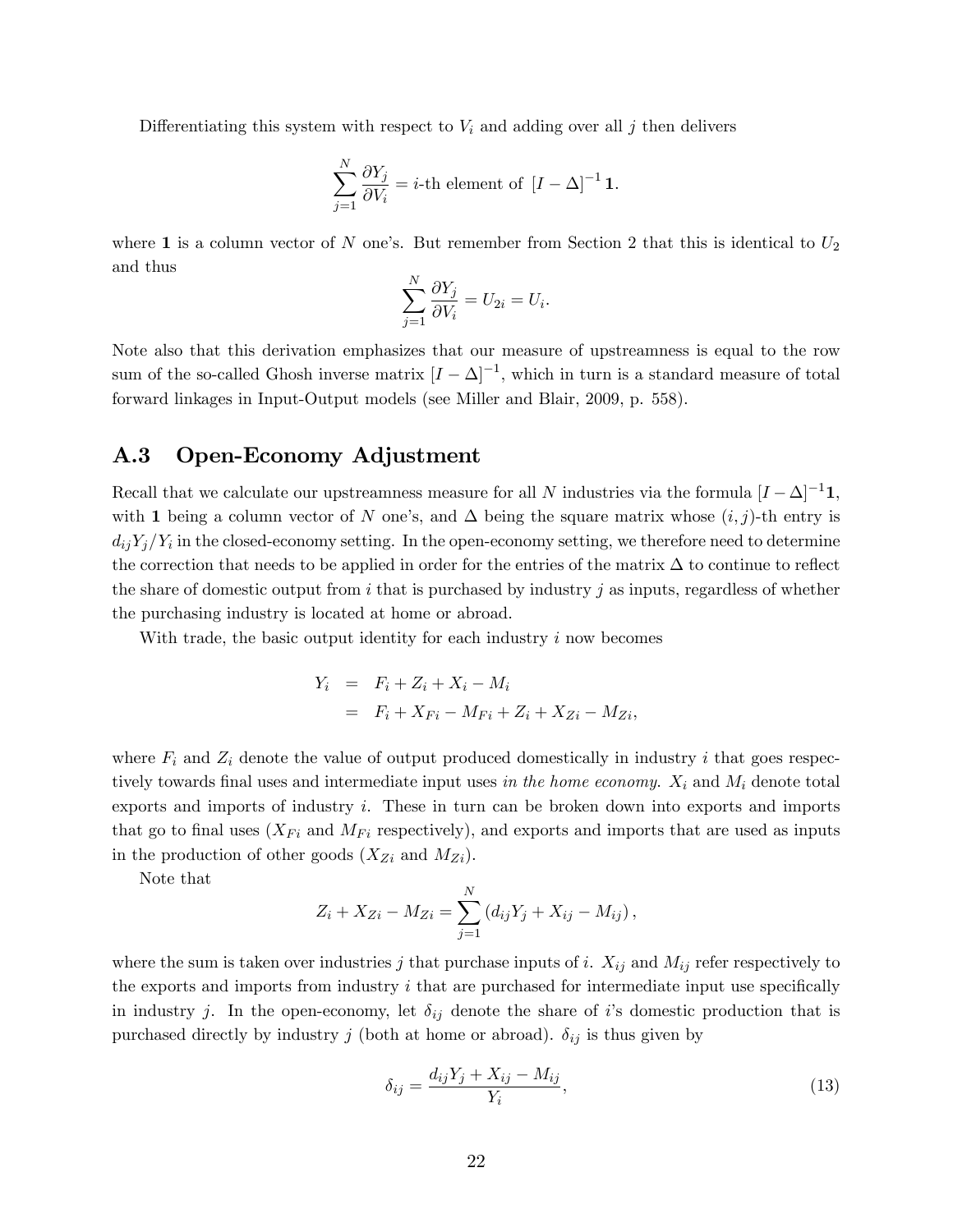This takes into account the fact that in the US I-O Tables, the final-use and intermediate-use values reported do not distinguish between goods/intermediates that are produced domestically versus that which is imported.<sup>21</sup>

One problem with taking (13) directly to the data is that  $X_{ij}$  and  $M_{ij}$  are typically not observed. To make progress, we argue that it is reasonable to assume that the share of industry  $i$ 's output used in industry j (at home and abroad) be identical to the share of industry  $i$ 's exports (imports) that are used by industry  $j$  producers, namely

$$
X_{ij} = \delta_{ij} X_i
$$

and

$$
M_{ij} = \delta_{ij} M_i.
$$

This is precisely Assumption 1 in our main paper. Substituting these expressions into (13), straightforward manipulation leads to

$$
\delta_{ij} = \frac{d_{ij}Y_j}{Y_i - X_i + M_i}.
$$

We therefore implement the open-economy adjustment by replacing  $d_{ij}Y_j/Y_i$  with the above expression for  $\delta_{ij}$  for the entries of the matrix  $\Delta$ . This is equivalent to replacing  $d_{ij}$  with

$$
\hat{d}_{ij} = d_{ij} \frac{Y_i}{Y_i - X_i + M_i} \tag{14}
$$

as stated in the main paper.

### A.4 Treatment of Inventories

There is one remaining item classified under final uses in the input-output tables that requires careful treatment, namely net changes to inventories. We have abstracted from this when discussing the open-economy adjustment, to avoid cluttering the notation, but it can be readily seen that a similar set of considerations is involved. The input-output matrix  $D$  does not distinguish between inputs that are obtained from past inventories as opposed to new production. Taking this into account, the relevant share of is domestic production that is purchased directly by industry  $j$ (both at home or abroad) is given more precisely by

$$
\delta_{ij}^{inv} = \frac{d_{ij}Y_j + X_{ij} - M_{ij} + N_{ij}}{Y_i},
$$

where  $N_{ij}$  denotes here the net value of industry i output purchased by industry j for the purposes of inventorization. (The superscript 'inv' indicates that this expression for  $\delta_{ij}$  explicitly spells out

<sup>&</sup>lt;sup>21</sup>The Bureau of Economic Analysis does provide an accompanying "Import Matrix" with the 2002 Tables that reports Önal-use and intermediate-use values that come from foreign sources. However, due to the limited information on the use of imports at the industry level, the "Import Matrix" is actually constructed based on a proportionality assumption that the share of import use is the same across all final uses and industries. See Horowitz and Planting (2009) for details.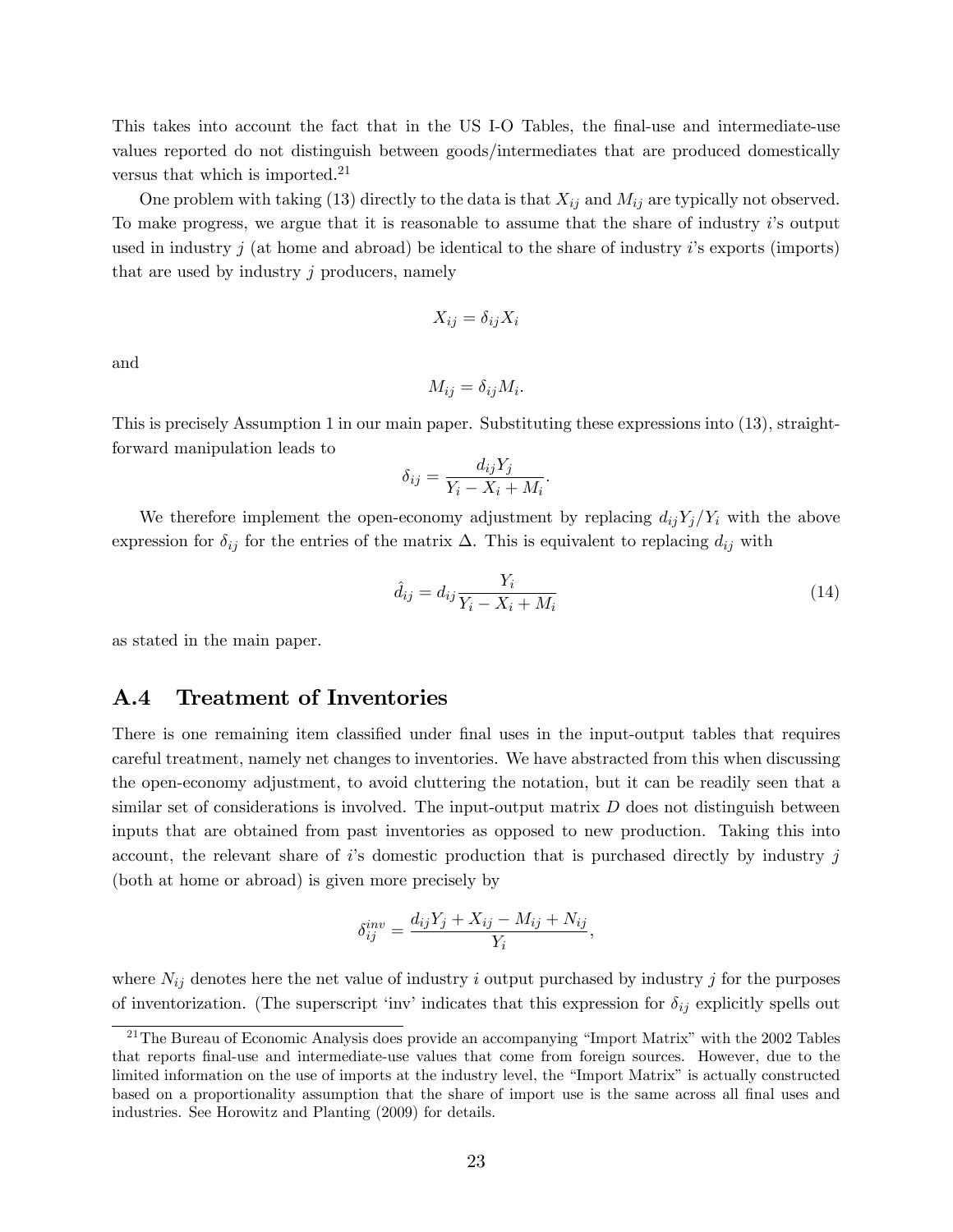the role of net inventories.) When  $N_{ij}$  is positive, this means that industry j is on net increasing its inventories of input i; a negative  $N_{ij}$  in turn indicates a net draw-down of j's inventories of i.

To take this to the data, we once again face the problem that  $N_{ij}$  is not easily observed. We therefore make the same proportionality assumption as with the open-economy correction

$$
N_{ij} = \delta_{ij}^{inv} N_i,
$$

where  $N_i$  is the aggregate net change in inventories of output from industry i. In words, we assume that the share of industry  $i$ 's output that is purchased by industry j is equal to the share of net changes of inventories of i that can be attributed to the net changes made by industry j.

With this assumption, straightforward algebra yields

$$
\delta_{ij}^{inv} = \frac{d_{ij}Y_j}{Y_i - X_i + M_i - N_i}.
$$

This requires that we correct for net changes of inventories,  $N_i$ , in the denominator of  $\delta_{ij}^{inv}$ . Alternatively, as stated in the main paper, the expression for  $\hat{d}_{ij}$  in (14) is valid so long as the  $Y_i$  in the denominator is calculated excluding the value of net changes in inventories of i.

### A.5 Details of Two-Country, Two-Industry Example

Towards the end of Section 2.2, we have developed a simple example to illustrate the importance of the open-economy adjustment. Here, we provide some further details on this example. Because industry 2 produces only intermediate inputs which are entirely sold to producers in sector 1, while sector 1 produces only final goods, the matrix D is composed of zeros except for the  $(2, 1)$ -entry, i.e., in the second row and first column. Remember also that Home exports part of its production of good 1 to final consumers in Foreign, while Foreign producers of good 2 sell part of their output to Home producers in sector 1. Denote by  $X_1^H$  the volume of Home net exports (or Foreign net imports) in sector 1, and by  $X_2^F$  the volume of Foreign net exports (or Home net imports) in sector 2. In the data, the  $(2, 1)$ -element of the matrix D will be given by

$$
d_{21}^H = \frac{Y_2^H + X_2^F}{Y_1^H},
$$

at Home, and by

$$
d_{21}^F = \frac{Y_2^F - X_2^F}{Y_1^F}
$$

in Foreign. These correspond to the dollar amounts of sector 2ís output (domestic or imported) used to produce one dollar worth of industry 1ís output in each country. In practice, we do not observe whether Foreign exports entail Önal goods or intermediate inputs, but Assumption 1 would lead us to correctly categorize all Foreign exports as intermediate inputs.

Let us now compute upstreamness in each industry at Home and in Foreign. Consider first using our formula for  $U_2$  in (4) without the open-economy adjustment. Then, at Home, we would